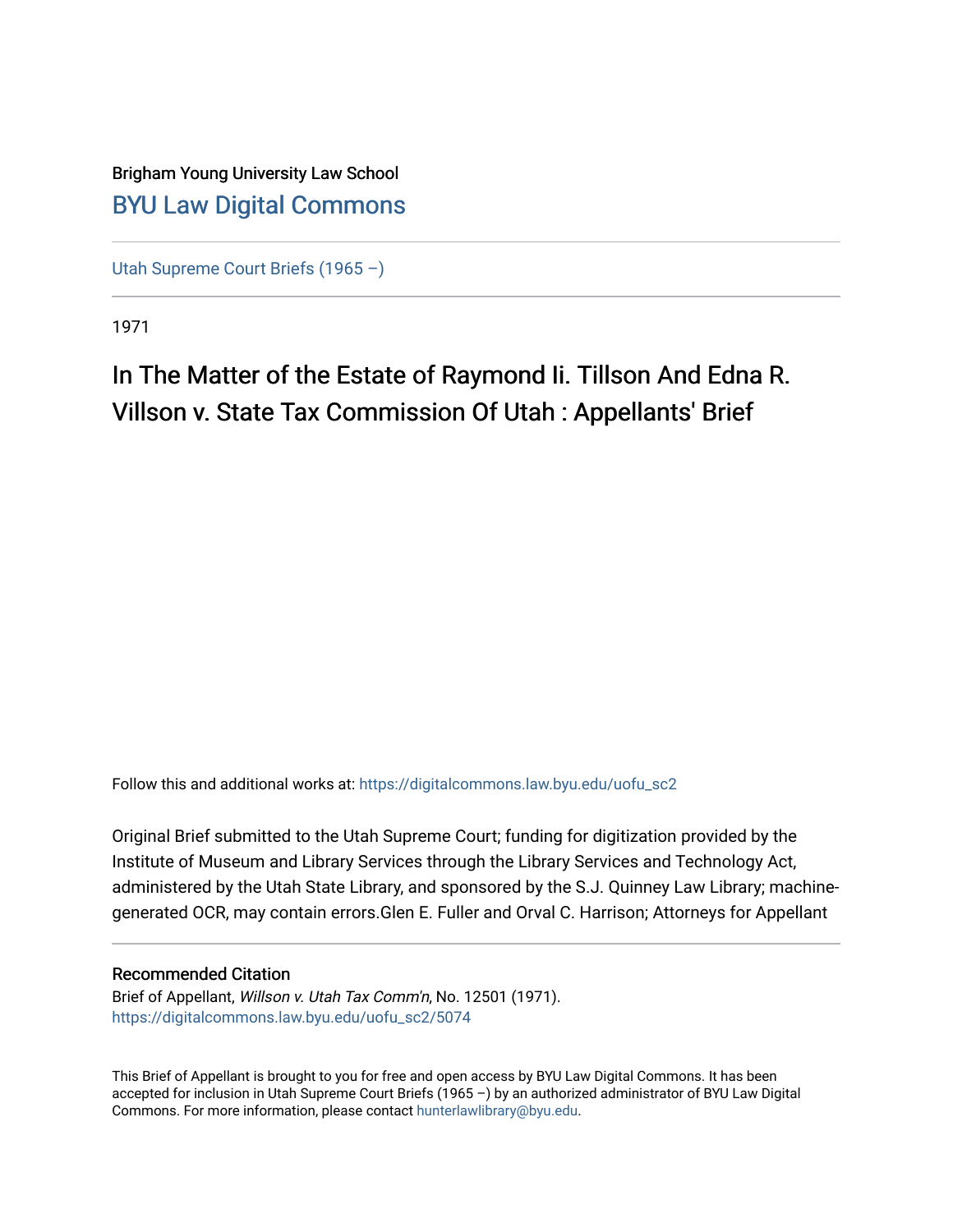# **N THE SUPREME** PF THE STATE OF

the Matter of the Est AYMOND H. WILL

**DNA R. WILLSQ** 

ATE TAX UTAH.

INE DAV nt Attorney Ge State Capitol Buildh orney for Respond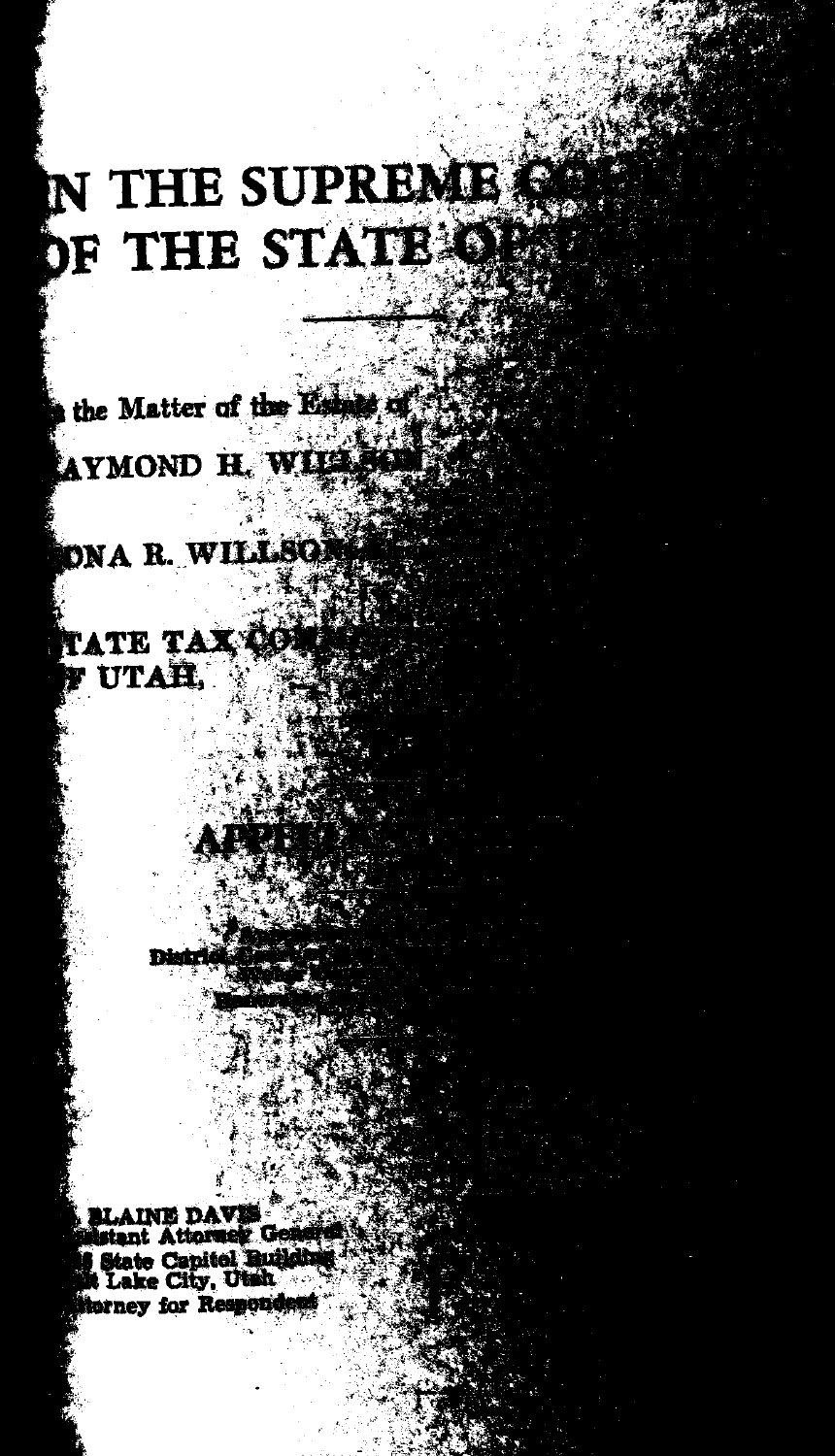## TABLE OF CONTENTS

## Page

|                                                                                                                                                                                                                                                                                                                      | 1                       |
|----------------------------------------------------------------------------------------------------------------------------------------------------------------------------------------------------------------------------------------------------------------------------------------------------------------------|-------------------------|
| DISPOSITION IN LOWER COURT                                                                                                                                                                                                                                                                                           | 1                       |
| RELIEF SOUGHT ON APPEAL                                                                                                                                                                                                                                                                                              | $\overline{2}$          |
|                                                                                                                                                                                                                                                                                                                      | $\overline{2}$          |
|                                                                                                                                                                                                                                                                                                                      | 4                       |
| POINT I. THE DOCTRINE OF "EQUIT-<br>ABLE CONVERSION" IS DESIGNED TO<br>CARRY OUT THE "INTENT" OF PARTIES<br>PRIVY TO THE TRANSACTION.                                                                                                                                                                                | $\overline{\mathbf{1}}$ |
| POINT II. THE DOCTRINE OF "EQUIT-<br>ABLE CONVERSION" DOES NOT APPLY<br>IN THE AREA OF TAXATION ACCORD-<br>ING TO THE GREAT WEIGHT OF AU-                                                                                                                                                                            | 9                       |
| POINT III. A WIFE'S SIGNATURE ON A<br>REAL ESTATE CONTRACT AS SELLER<br>OF REAL PROPERTY TO WHICH SHE<br>IS THE OWNER OF AN UNDIVIDED ONE-<br>HALF INTEREST AS TENANT IN COM-<br>MON IS NOT A RELINQUISHMENT TO<br>THE STATE TAX COMMISSION OF<br>UTAH OF HER RIGHTS UNDER SEC-<br>TION 74-4-3, UTAH CODE ANNOTATED, |                         |

 $\mathbf{i}$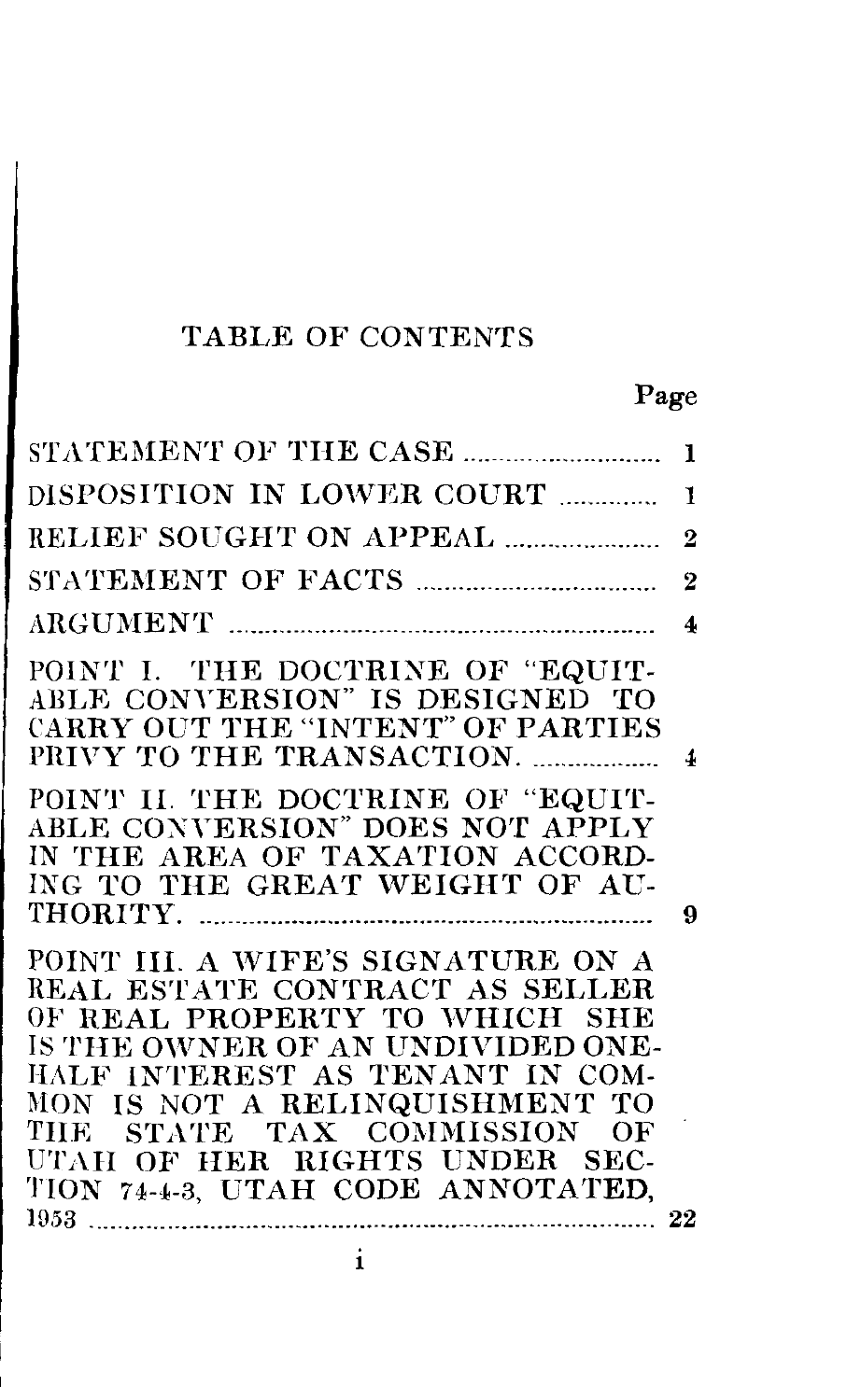## CONCLUSION ----------------------------------························ 26

Page

## STATUTES AND AUTHORITIES CITED

| Utah Code Annotated, 1953, Section 74-4-3  4, 5, 22 |  |
|-----------------------------------------------------|--|
| 25 Am. Jur. 2d, Dower and Courtesy,                 |  |
|                                                     |  |
| 27 Am. Jur. 2d, Equitable Conversion,               |  |
|                                                     |  |
|                                                     |  |
| 42 Am. Jur. 2d, Inheritance, etc., Taxes,           |  |
|                                                     |  |
|                                                     |  |
|                                                     |  |

## CASES CITED

| Allred v. Allred, 15 Utah 2d 396, 393 P. 2d 791                                                                                                                                                                                                                                                                                                                                                                                                                                      |  |
|--------------------------------------------------------------------------------------------------------------------------------------------------------------------------------------------------------------------------------------------------------------------------------------------------------------------------------------------------------------------------------------------------------------------------------------------------------------------------------------|--|
|                                                                                                                                                                                                                                                                                                                                                                                                                                                                                      |  |
| In re Bullen's Estate, 47 Utah 96, 151 P. 533                                                                                                                                                                                                                                                                                                                                                                                                                                        |  |
| In re Castles' Estate, 23 Utah 2d 4, 455 P. 2d 628<br>(1969)<br>$\begin{minipage}{.4\linewidth} \begin{tabular}{l} \hline \textbf{11} & \textbf{12} & \textbf{13} & \textbf{14} & \textbf{15} & \textbf{16} & \textbf{17} & \textbf{18} & \textbf{18} & \textbf{19} & \textbf{18} & \textbf{19} & \textbf{18} & \textbf{19} & \textbf{19} & \textbf{18} & \textbf{19} & \textbf{19} & \textbf{18} & \textbf{19} & \textbf{18} & \textbf{19} & \textbf{19} & \textbf{18} & \textbf{1$ |  |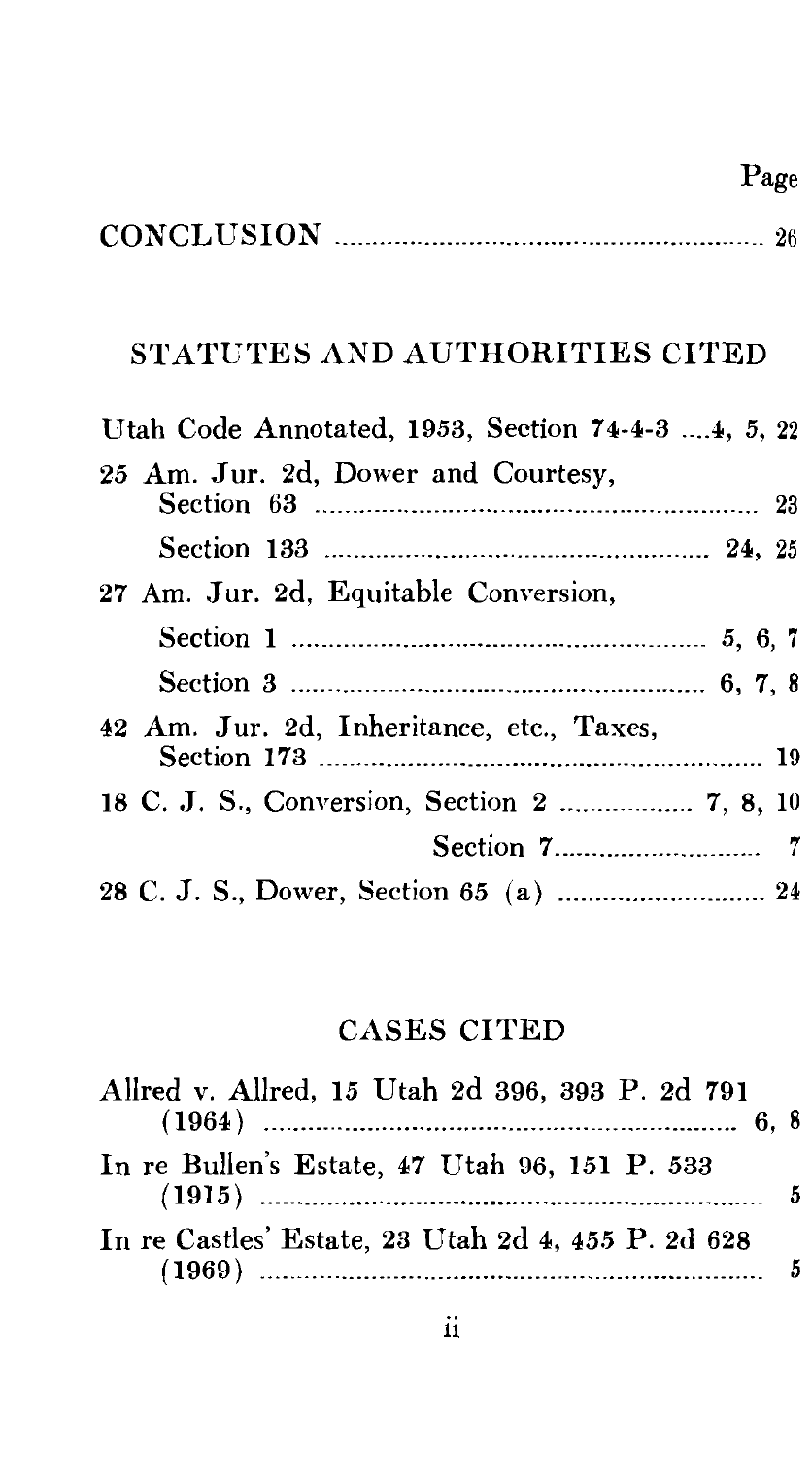# Page

 $\cdot$ 

| In re DeStuers' Estate, 99 N.Y.S. 2d 739<br>(Surr. Ct. N. Y. 1950)  12, 13, 14, 15                                                  |  |
|-------------------------------------------------------------------------------------------------------------------------------------|--|
| First National Bank of Highland Park v. Boston<br>Insurance Company, 17 Ill. 2d 147, 160 N. E.                                      |  |
| First Security Bank of Idaho, National Association<br>v. Rogers, 429 P. 2d 386 (Idaho 1967)  20                                     |  |
| Heymann v. Diane, 252 N. Y. 159, 169 N. E. 124                                                                                      |  |
| Latta v. Jenkins, 200 N. C. 255, 156 S. E. 857                                                                                      |  |
| Laurel Hill Cemetery Association v. City and<br>County of San Francisco, 81 Cal. App. 2d 271,                                       |  |
| In re Madsen's Estate, 123 Utah 327, 259 P. 2d 595                                                                                  |  |
| McCurdy v. McCurdy, 197 Mass, 248, 83 N. E. 881                                                                                     |  |
| New Jersey Highland Authority v. Henry A.<br>Raensch Coal Company, 40 N. J. Super. 355,<br>123 A. 2d 83 (Super. Ct. N. J. 1956)  11 |  |
| In re Paul's Estate, 303 Pa. 330, 154 Atl. 503, 78<br>A. L. R. 779 (1931) cert. denied, 284 U. S. 630                               |  |

ı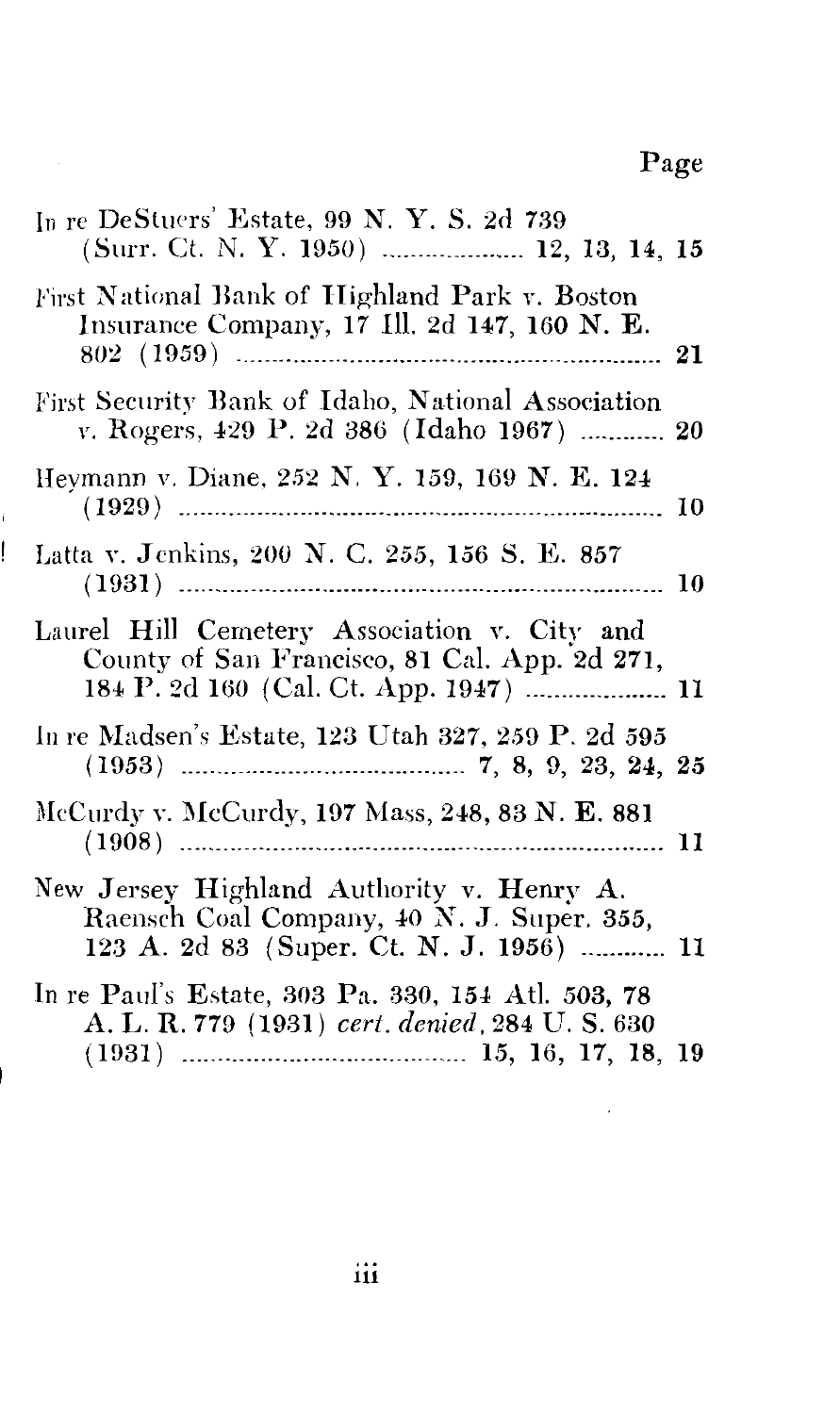# **IN THE SUPREME COURT OF THE STATE OF UTAH**

In the Matter of the Estate of

RAYMOND II. WILLSON,

*Deceased,* 

**EDNA R. WILLSON, Executrix,** *Appellant.* 

STATE TAX COMMISSION OF UTAH,

*Respondent.* 

Case No. 12501

## **APPELLANTS' BRIEF**

STATEMENT OF THE CASE

This appeal involves a determination of the Utah inheritance tax upon the assets of the Estate of Ray mond H. Willson, deceased.

### DISPOSITION IN LOWER COURT

The matter of inheritance taxes was brought before the trial court pursuant to an Order to Show Cause is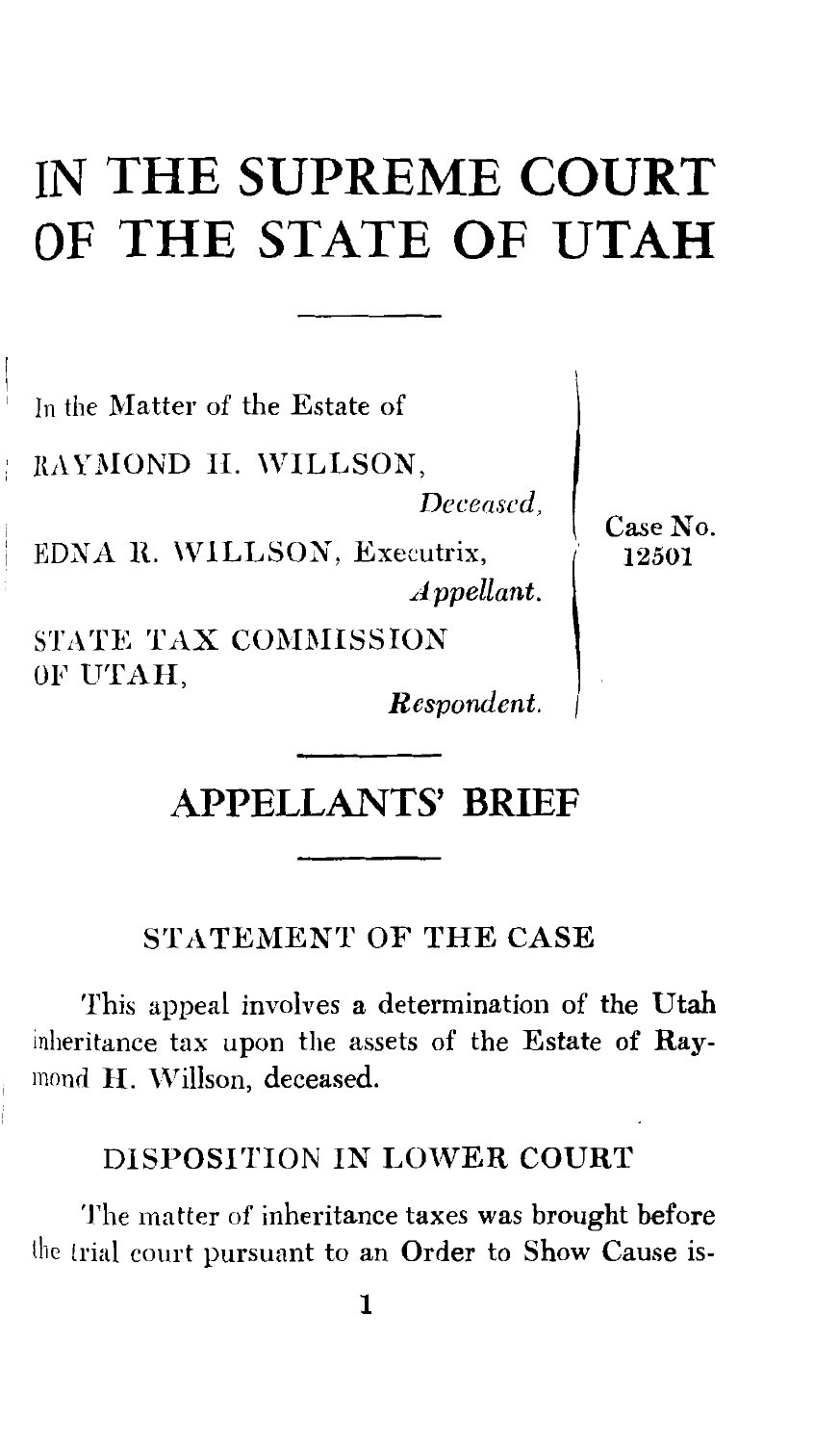sued upon the petition of Edna R. Willson, Executrix of the Estate of Raymond H. Willson, deceased. The matter was heard upon stipulated facts. An Order favoring the State Tax Commission of Utah was made and entered on April 7, 1971.

### RELIEF SOUGHT ON APPEAL

Appellant seeks a reversal of the Order favoring the State Tax Commission of Utah and a judicial declaration that the State Tax Commission of Utah approve of and consent to the State of Utah Inheritance Tax Re- • turn as filed by appellant, that the State Tax Commission of Utah approve the sum of \$15,425.07 as the full amount of Utah inheritance tax upon the aforesaid estate, and that the State Tax Commission of Utah issue waivers of lien on all the assets of the estate of Raymond II. Willson, deceased.

### STATEMENT OF FACTS

Raymond H. Willson died testate on the 23rd day of December, 1967, in Ogden, County of Weber, State of Utah (R. 1). The Last Will and Testament of Ray mond H. Willson, deceased, was admitted to probate by Order of the District Court of the Second Judicial Dis· trict in and for Weber County, dated March 18, 196  $(R. 9)$ , and Edna R. Willson was issued Letters Testa mentary in the matter of the Estate of Raymond H. 'Villson, deceased, on March 18, 1968 (R. 8).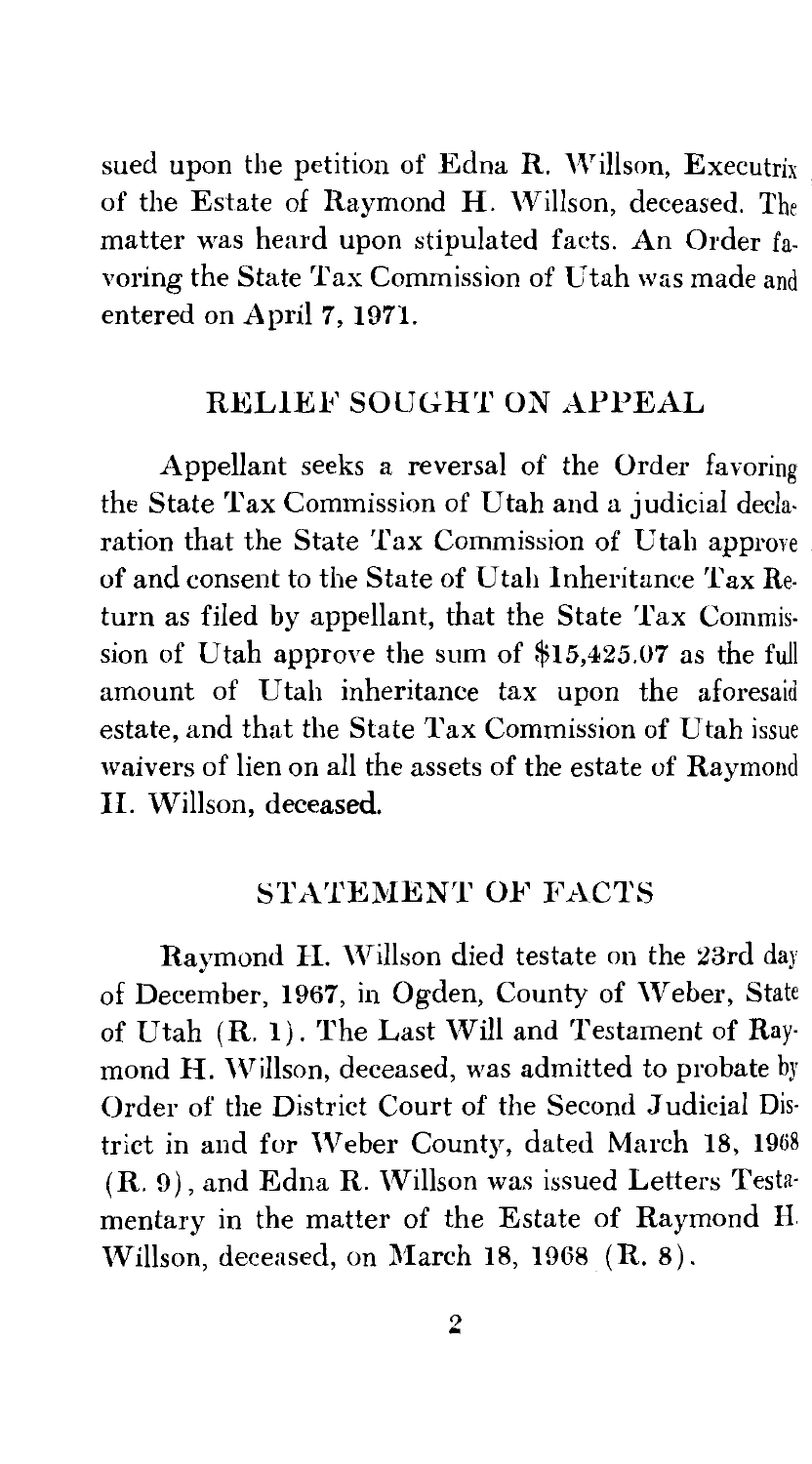Several years prior to his death decedent, Raymond II. \Villson, and his wife, the executrix herein, owned land in South Ogden, Weber County, as tenants in common with equal undivided interests  $(R. 69$  and  $102)$ . In October of 1961, Raymond H. Willson and Edna May Willson, as sellers, entered into an Agreement to sell the major portion of the lands involved  $(R. 69, 95 \text{ and } 102)$ . The Agreement contained most of the standard provisions of a typieal Cniform Real Estate Contract (R. 69 and 102). No deeds were placed in escrow, nor were any deeds executed at the time of the Agreement  $(R. 69$  and  $102$ ). Such doeuments were contemplated to be given at the time of the periodic releases after payments had been made during installment periods  $(R. 69$  and  $102$ ).

C nder the terms of the Agreement, the buyers took possession of the premises upon making the payment due on October 1, 1963 ( $R$ , 84 and 103). The buyers were to pay all property taxes on the property, as well as to make payments to the Weber Basin Water District (R. 84 and 103).

The Agreement was signed by the decedent and also the surviving widow, who signed as a seller  $(R)$ IOI) .

Another real estate contract, which was executed under similar circumstances, covered a much smaller lract of land in the South Ogden area of Weber County  $(R. 61)$ .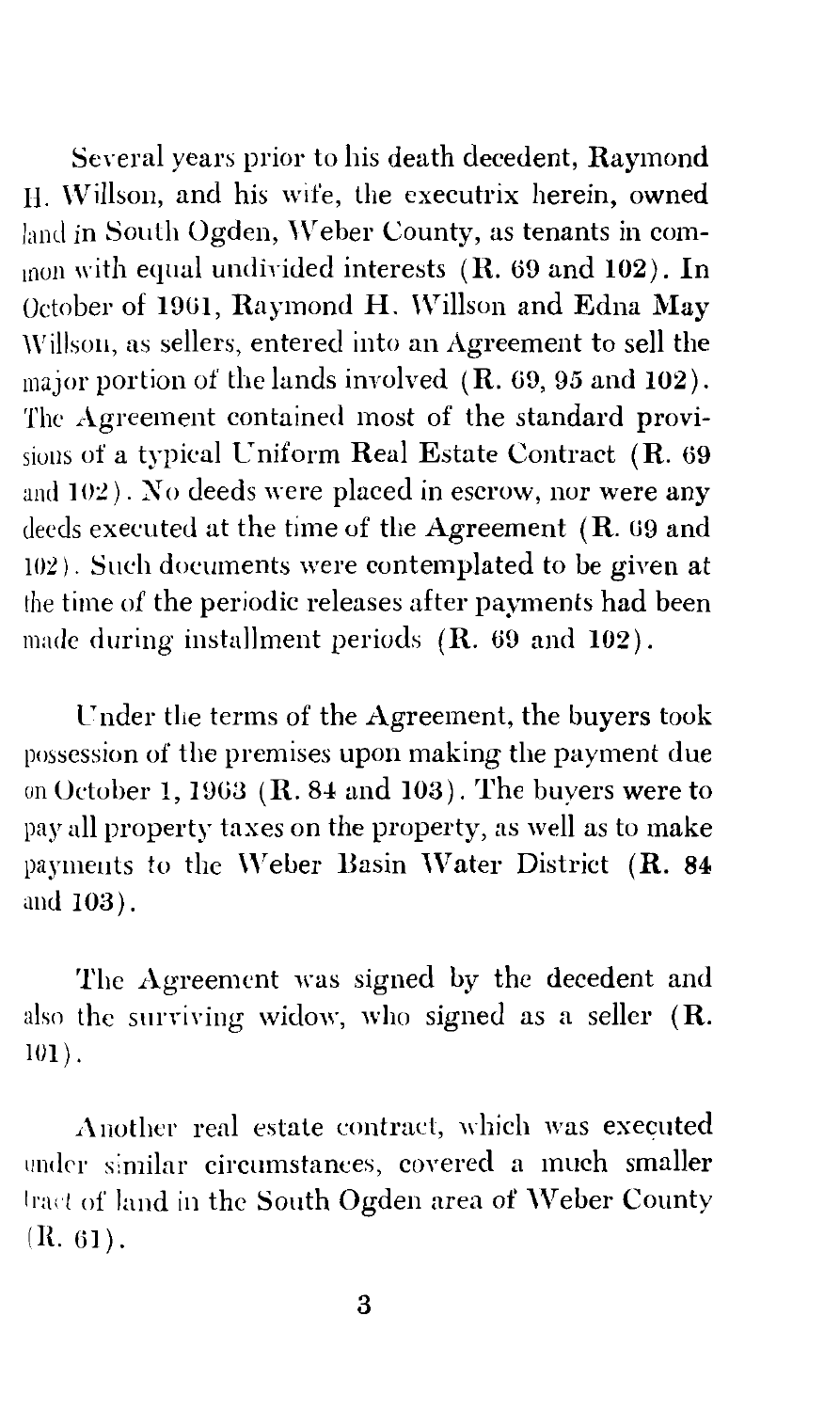In preparing the Inheritance Tax Return for the State of Utah, the executrix, as surviving widow,  $ex$ . cluded one-third of the value of the unpaid portion due to her deceased husband as being a "legal or equitable estate in real property possessed by the husband at any time during the marriage,  $***$  pursuant to the provisions of Section 74-4-3, Utah Code Annotated, 1953 (R 69 and 102). The State Tax Commission of Utah disallowed the exclusion, claiming that by entering into the real estate contract, the decedent and his wife invoked the doctrine of equitable conversion so as to convert the real estate to personal property and thereby remove it from the application of the widow's statutory one-third interest (R. 69 and 102).

The agreed amount of inheritance tax at issue is \$1,937.78 (R. 69 and 102).

#### ARGUMENT

## POINT I. THE DOCTRINE OF "EQUIT-ABLE CONVERSION" IS DESIGNED TO CARRY OUT THE "INTENT" OF PARTIES PRIVY TO THE TRANSACTION.

The inheritance tax laws of the State of Utah apply to both real and personal property; however, it is still necessary in this special case to determine whether the property is to be considered as real or personal for pur· poses of inheritance taxation. This is so because the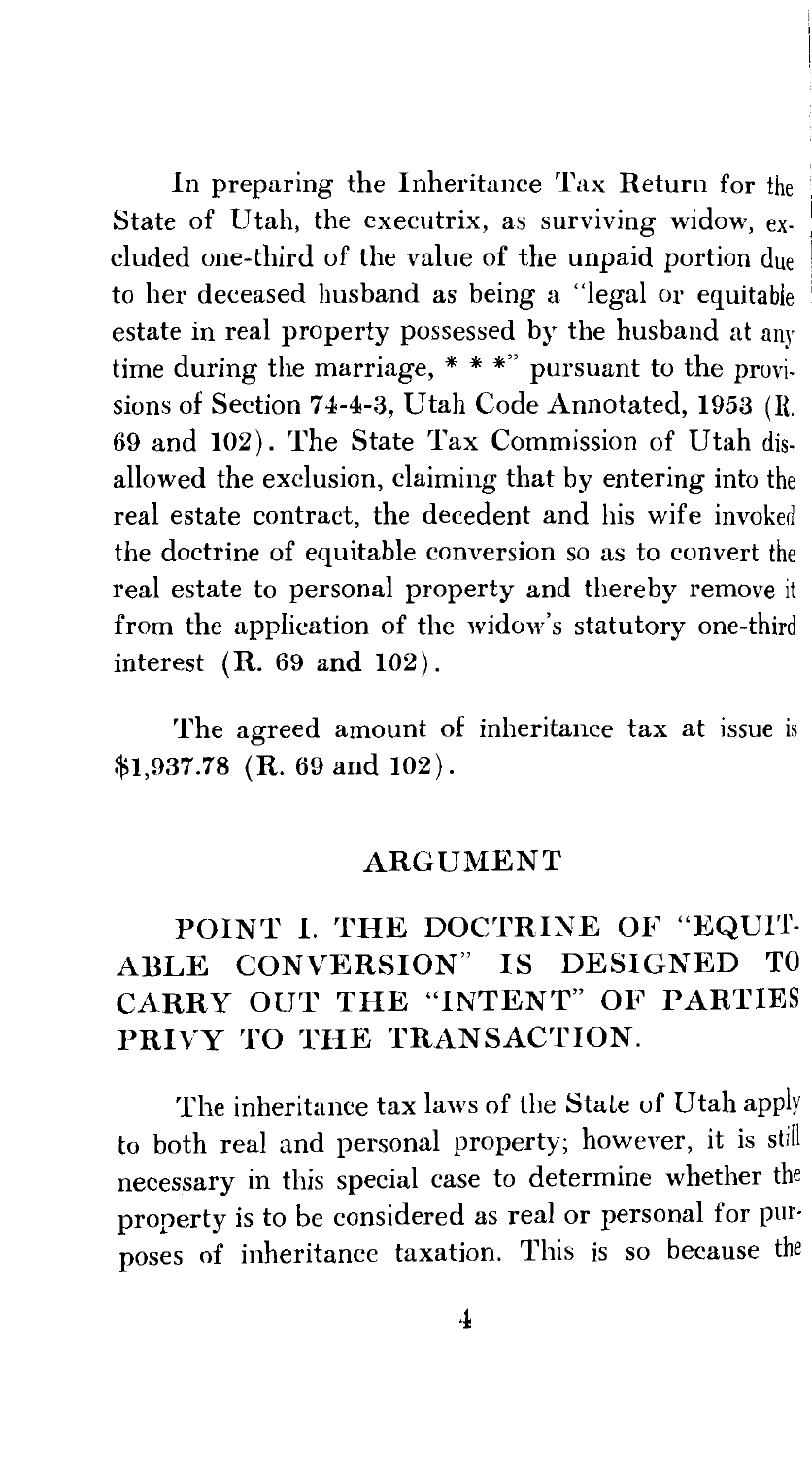widow's statutory interest, as established by Utah Code Annotated, 1953, Section 7 4-4-3, applies only to "legal or equitable estates in real property," and because the I'tah Supreme Court has held this interest to be exempt from inheritance tax. This statutory dower interest has heen held to be exempt from inheritance tax by a line of cases beginning with *In re Bullen's Estate,* 47 Utah 96, 151 P. 533 (1915), and continuing through *In re C!/stlcs' Estate,* 23 Utah 2d 4, 455 P.2d 628 (1969).

The State Tax Commission of Utah claims that by entering into the real estate contract, the decedent and wife invoked the doctrine of equitable conversion so as to convert the real property to personal property. The Utah State Tax Commission then reasons that the property, in its converted state, is not subject to the widow's statutory one-third interest and is therefore taxable in its entirety.

This reasoning of the State Tax Commission of Utah relies upon application of the doctrine of "equitable conversion." That doctrine is defined in  $27$  Am. Jur. Zd, *Equitable Conversion,* Section 1, as follows:

> "Equitable conversion is that constructive alteration in the nature and character of property whereby, in equity, real estate is for certain purposes considered as personalty, or whereby personaltv, for similar considerations, is regarded as real estate, and in either instance, it is deemed to he transmissible and descendable in its converted form."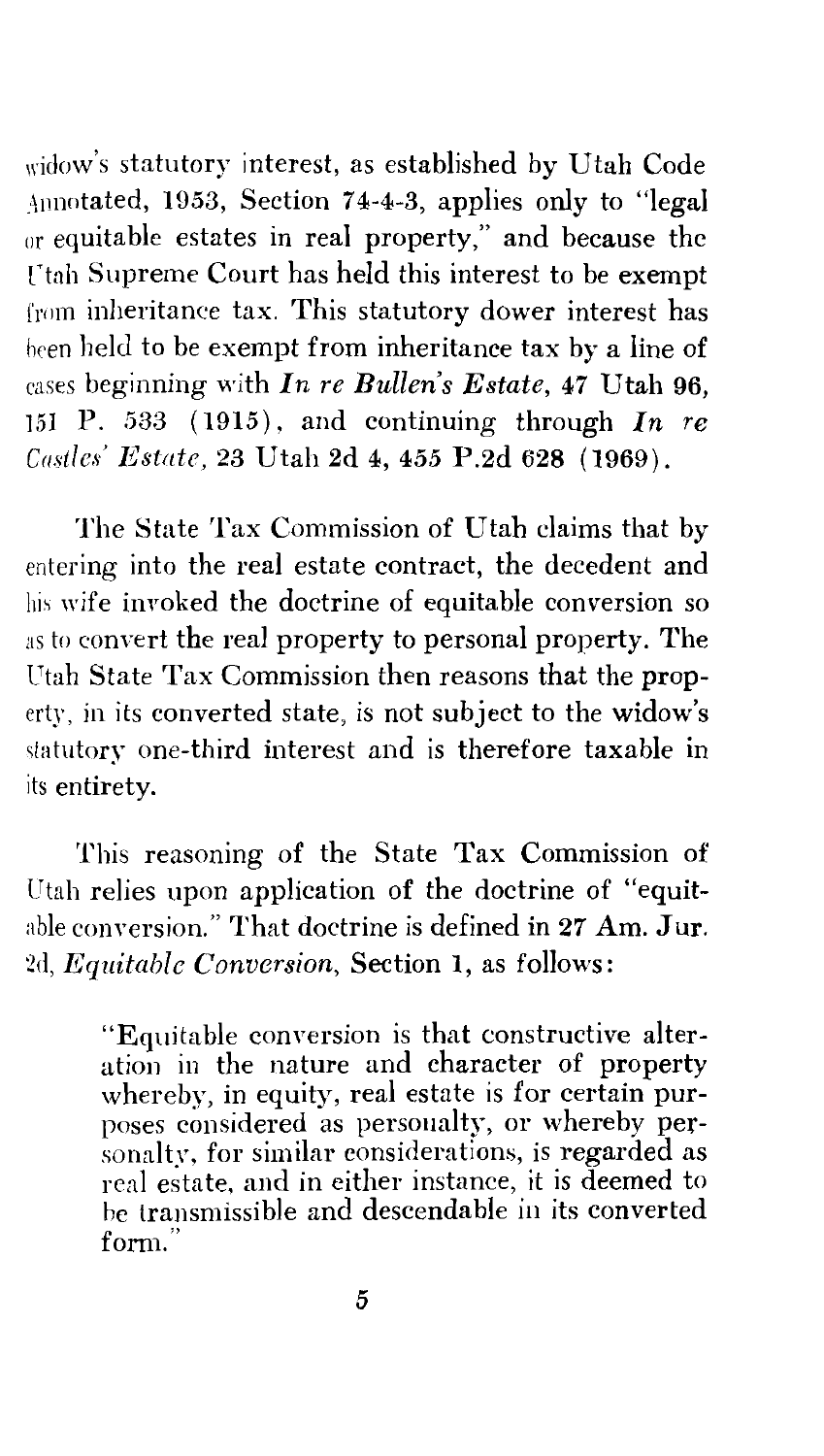Sections 1 and 3 of 27 Am. Jur. 2d, *Equitable Conversion,* state the basis of the doctrine of equitable con. version and its limitations. Section 1 states that the doc. trine *"was adopted for the purpose of giving effect to the intention of the testator, settlor, or contracting parties,* \* \* \*" and Section 3 states that the *"application of the doctrine is always withheld where its effect would be contrary to the intention of the testator, settlor, or contracting parties."* (Emphasis added.)

This same basis for the doctrine of equitable conversion was recognized in the case of *Allred v. Allred,*  15 Utah 2d 396, P. 2d 791 ( 1964), which is the only case found where the doctrine of equitable conversion has been recognized in the State of Utah. The *Allred*  case involved a real estate contract entered into between parents and child, and the litigation which ensued in· volved parties to that instrument and those claiming some right through other parties to that instrument. It is significant to note that there had been an actual delivery of executed deeds to an escrow holder and that this Court pointed out that it saw no good reason to withhold the application of the doctrine of equitable conver· sion. This Court specifically recognized that the doctrine of equitable conversion was applicable only to give effect to the intention of the testator. In relating the doctrine to the facts of that case, it was said that the application of the doctrine served to carry out the apparent intent of the vendors.

The doctrine of equitable conversion is not a fixed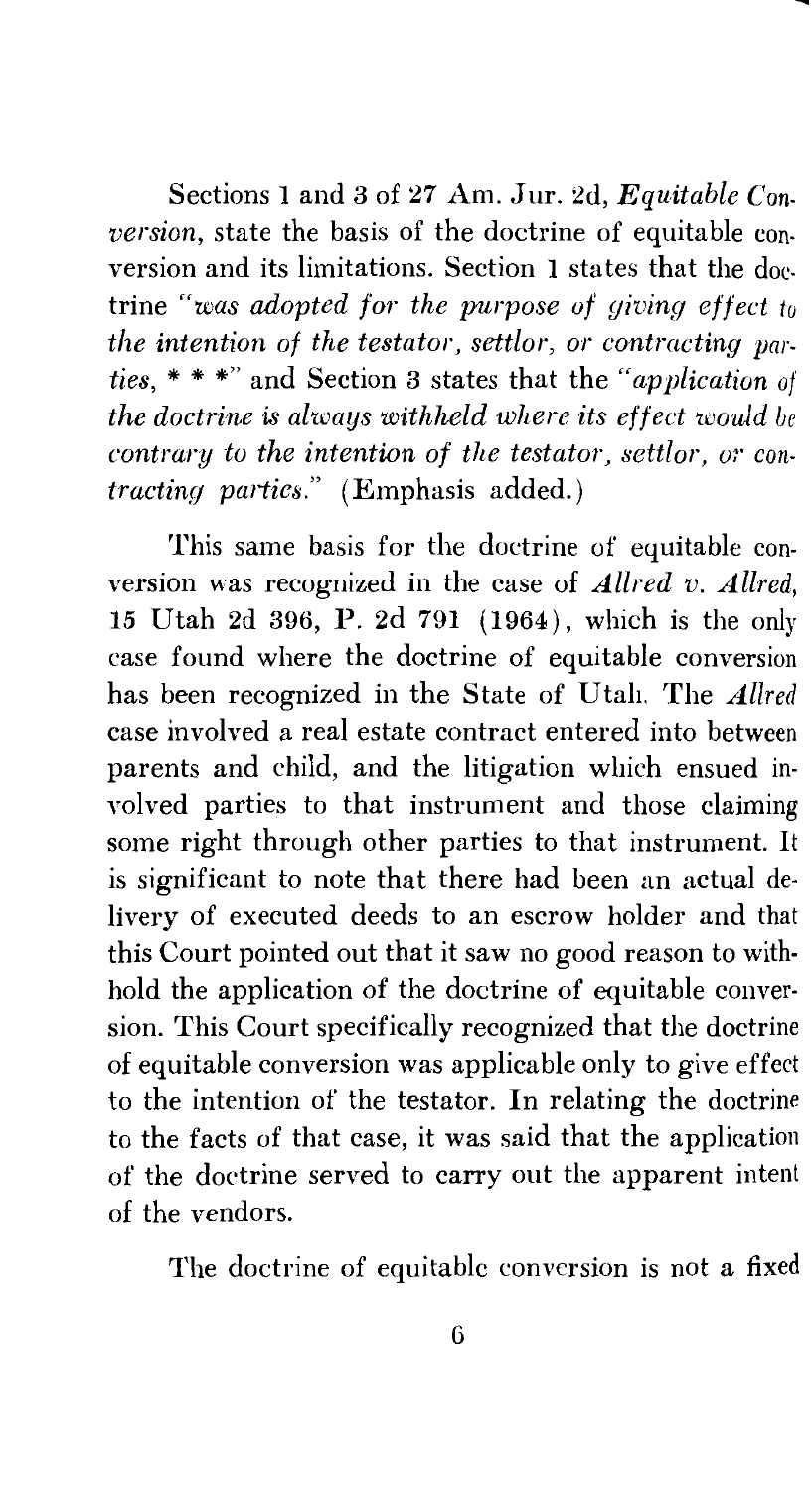rule of law, but proceeds on equitable principles which take into account the result to be accomplished. It is to be invoked only for certain purposes and when necessity and justice so require. The doctrine is a mere fiction and rests solely upon principles of equity. 27 Am. Jur. 2d, *Equitable Conversion,* Sections 1 and 3. Furthermore, equitable conversion of property is not favored in law. 27 Am. Jur. 2d, *Equitable Conversion*, Section 3: 18 C.J.S., *Conversion*, Section 7. Of equitable conversion, the last cited authority makes the following statement:

> "It has been said that the law does not favor conversion, and it has been said that there is a presumption against application of the doctrine."

These statements to the effect that the law does not favor application of the doctrine of equitable conversion should be contrasted with the statement found in  $I_n$  re *Madsen's Estate, 123 Utah 327, 259 P. 2d 595, 602*  $(1953)$ , a case relied upon by the State Tax Commission of Utah. In the *Madsen* case, this Court was called upon to determine whether a widow had released her statutory dower. In making its decision, this Court recognized that ''the right of dower or its statutory equivalent has always been highly favored in the law."

One of the most significant limitations upon the application of the doctrine of equitable conversion is recognized by 27 Am. Jur. 2d, *Equitable Conversion*, Section 3, and 18,\C.J.S., *Conversion,* Section 2. Those sections recognize that the doctrine of equitable conversion not applied so as to affect the claims of persons who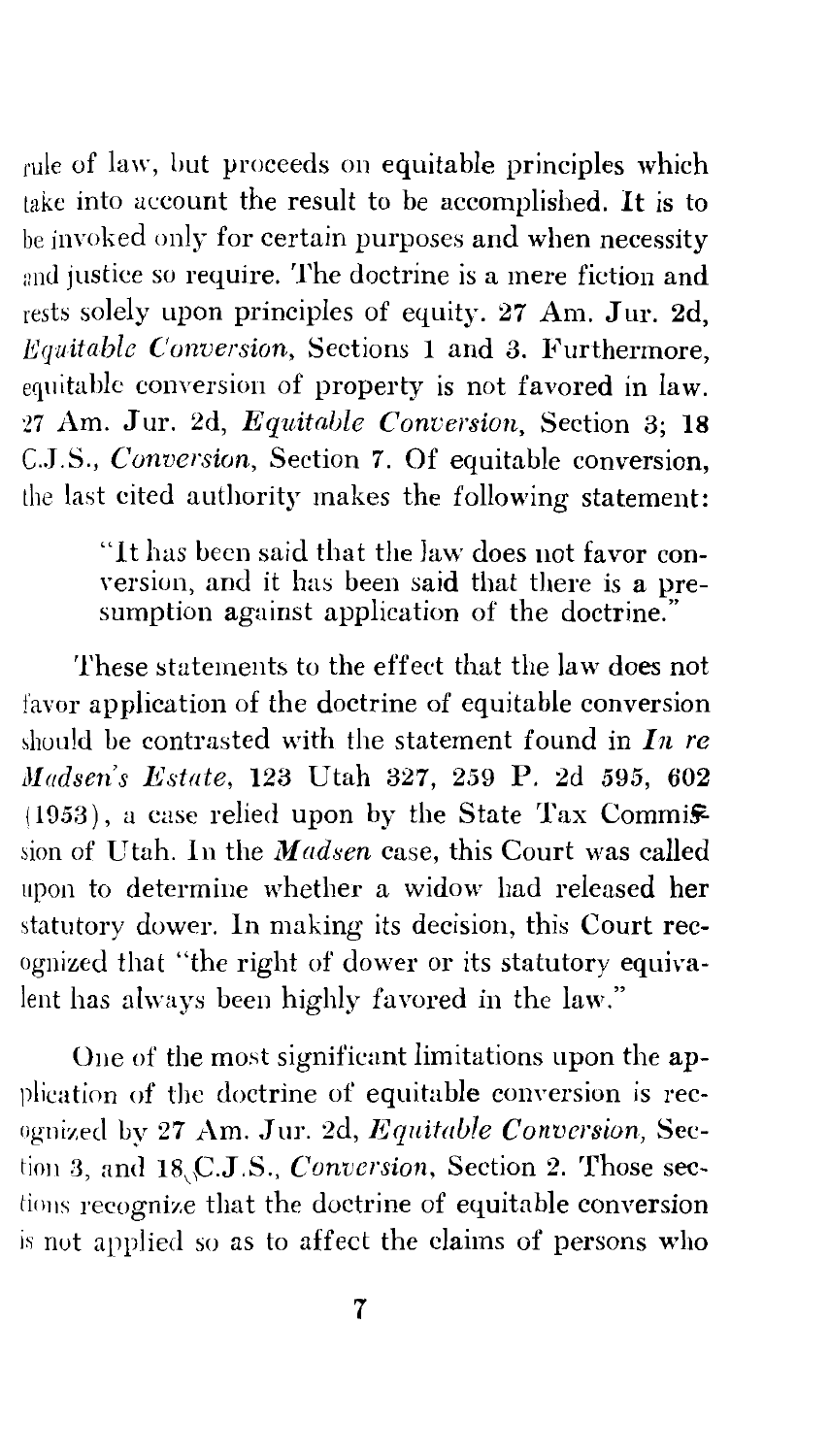are not parties to the instrument or who are not claiming through the instrument as privy to a party. These authorities respectfully state as follows:

> "Nor, it has been held, will the doctrine be extended so as to effect a conversion as to persons whose claims or rights to the property are purely incidental, and not at all connected with its devolution or transfer from the owner or through the instrument." 27 Am. Jur. 2d *Equitable Conversion,* Section 3.

> "Conversion does not take place as to persons whose claims or rights to the property are purely incidental and unconnected with its devolution or transfer from the author or through the instrument." 18 C. J. S., *Conversion,* Section 2.

The State Tax Commission of Utah was not a party to the instrument which is claimed to have effected a conversion. Similarly, the State Tax Commission of Utah is not claiming through the instrument which it relies upon. The claim of the State Tax Commission of Utah is purely incidental and is made irrespective of the parties to the Agreement.

The Utah cases relied upon by the State Tax Commission of Utah, *Allred v. Allred,* cited *supra,* and *In re Madsen's Estate,* cited *supra,* both involved litigation between parties claiming through the instrument. In the *Allred* case the doctrine of equitable conversion was applied in favor of the decedent's child and against the de· cedent's administrator. Both parties claimed through the instrument. In that case executed deeds had been de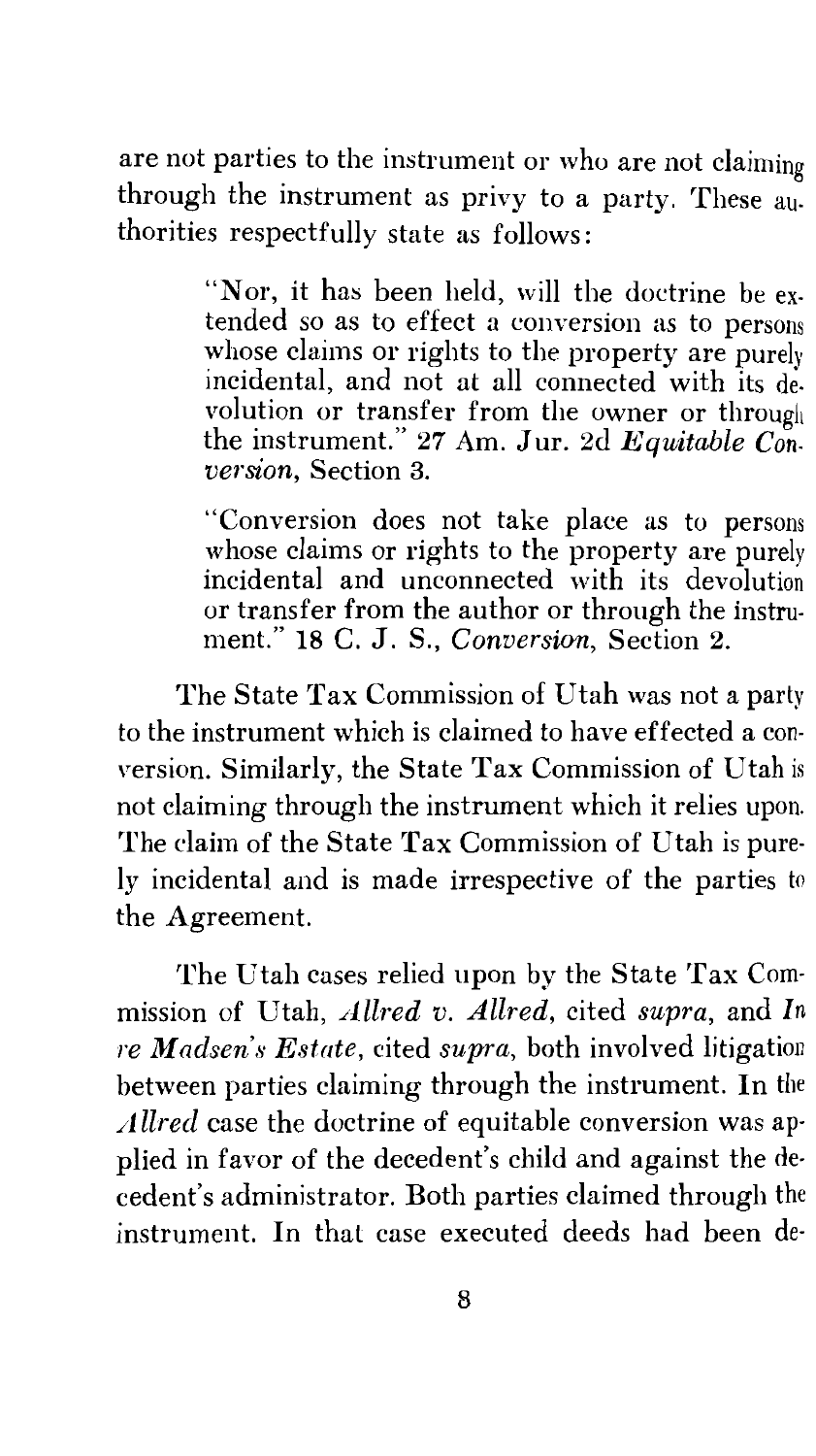lirered to an escrow holder under escrow instructions which were held to have created a joint tenancy. The child of the decedent, who was a party to the instruments, daimed that the instruments effected an equitable conrersion and created a joint tenancy. The administrator of decendent's estate similarly claimed through the instruments under his own theory. In the *Madsen* case, the litigation was between the vendor's widow, who was a signer of the instrument, and the vendee. In the *Madsen* case, at page 604 of the Pacific Reporter, this court expressly recognized the privity of contract between the daimants.

The State Tax Commission of Utah has recognized that the doctrine of equitable conversion is applicable for only certain purposes  $(R. 90)$ . However, the State Tax Commission of Utah has obstinately refused to make a careful analysis to determine what those limitations are. In truth, the State Tax Commission of Utah is merely giving lip service to the admitted limitations upon the doctrine of equitable conversion. Meanwhile, the State Tax Commission of Utah continues its callous attitude of applying the doctrine of equitable conversion indiscriminately.

#### POINT II.

THE DOCTRINE OF "EQUITABLE CON- \'ERSION" DOES NOT APPLY IN THE AREA OF TAXATION ACCORDING TO THE GREAT WEIGHT OF AUTHORITY.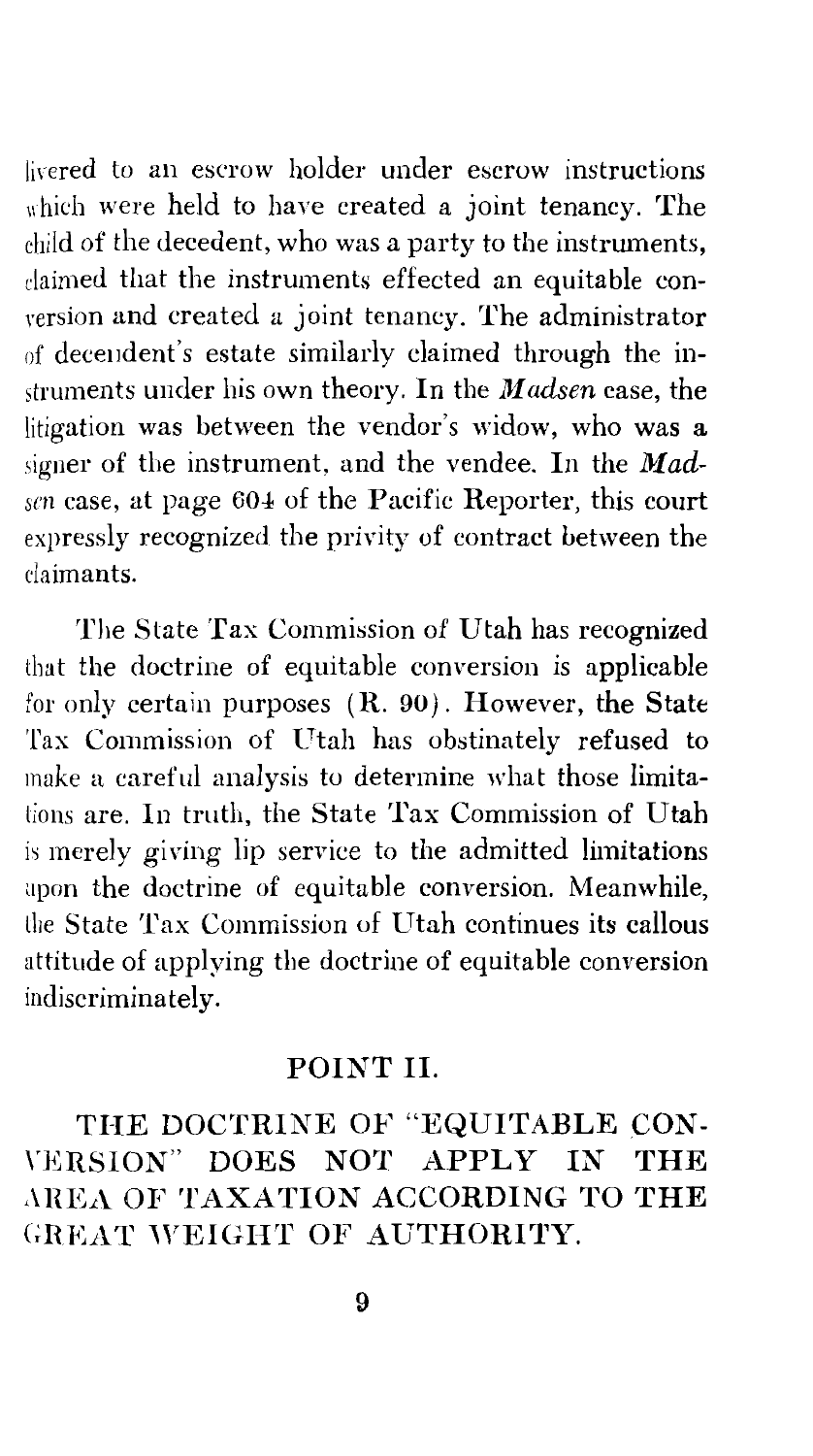That the doctrine of equitable conversion should not be invoked to subject property to taxation is a corollary of the rule that the doctrine of equitable conversion depends on the circumstances under which it is in- <sup>1</sup> voked and is not a fixed rule of law. Similarly, taxing . authorities are not in privity or standing with the parties to a real estate contract, and any claim by a taxing authority is merely incidental. Furthermore, it should not be assumed that a testator would intentionally subject his property to an increased tax. That the doctrine of equitable conversion should not be recognized in tax cases was stated as follows in 18 C.J.S., *Conversion,* <sup>1</sup> Section 2:

> "This doctrine should not be invoked merely to subject property to taxation, especially where the jurisdiction of different states is involved."

Numerous cases support the statement above quoted from 18 C.J.S. That the doctrine of equitable conversion has no application to tax cases has been variously stated as follows:

> "The doctrine of equitable conversion has no ap· plication in the instant case. This well-established doctrine cannot be invoked to affect the liability of property to taxation by the State or by its political subdivisions." Latta v. Jenkins, 200 N. C. 255, 156 S. E. 857, 859 (1931).

> "The doctrine of equitable conversion may not be relied on to subject property to taxation or shift the lien of the tax from the real property transferable to the fund." *Il eymann v. Diane,*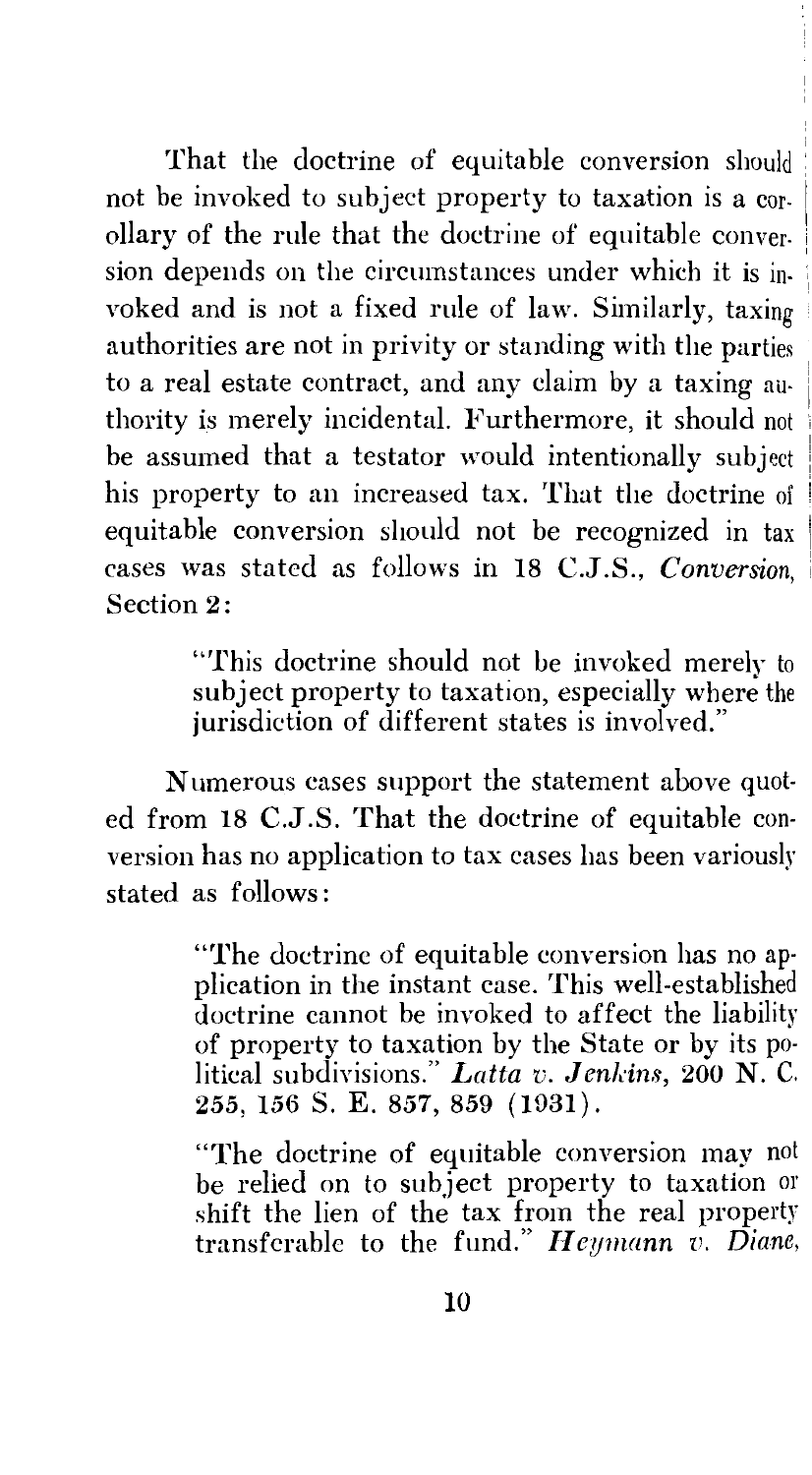252 N. Y. 159, 166, 169 N. E. 124, 126 (1929).

"Secondly, the law of equitable conversion ought not to be invoked merely to subject property to taxation, especially when the question is one of jurisdiction between different states. \* \* \*"  $Mc-$ *Curdy v. McCurdy, 197 Mass. 248, 83 N. E. 881,* 882 ( 1908).

In the case of *Laurel IIill Cemcntery Association*  r. *Citlj and County of San Francisco,* 81 Cal. App. 2d 271, 184 P. 2d 160, 162 (Cal. Ct. App. 1947), the taxpayer sought to invoke the doctrine of equitable conversion in aid of an exemption from taxation. In denying the application of that doctrine, the court made the following general statement concerning the application of the doetrine of equitable conversion to the field of taxation:

> "The appellant cites no authority in this state where the doctrine of equitable conversion has been applied to the field of taxation and apparently none is to be found. \* \* \*"

In the case of *New Jersey Highway Authority v. llcnry A. Raensch Coal Company,* 40 *X.* J. Super. 355, 123 A. 2d 83 (Super. Ct. N. J. 1956), the taxing authority attempted to apply the doctrine of equitable conversion to enable the collection of a real property tax. There the town was attempting the conversion of a fund lo real property. As to the doctrine of equitable conversion the New Jersey court said on page 86:

> "Nor can the town find support in the doetrine of cquitable conversion which it also advances. That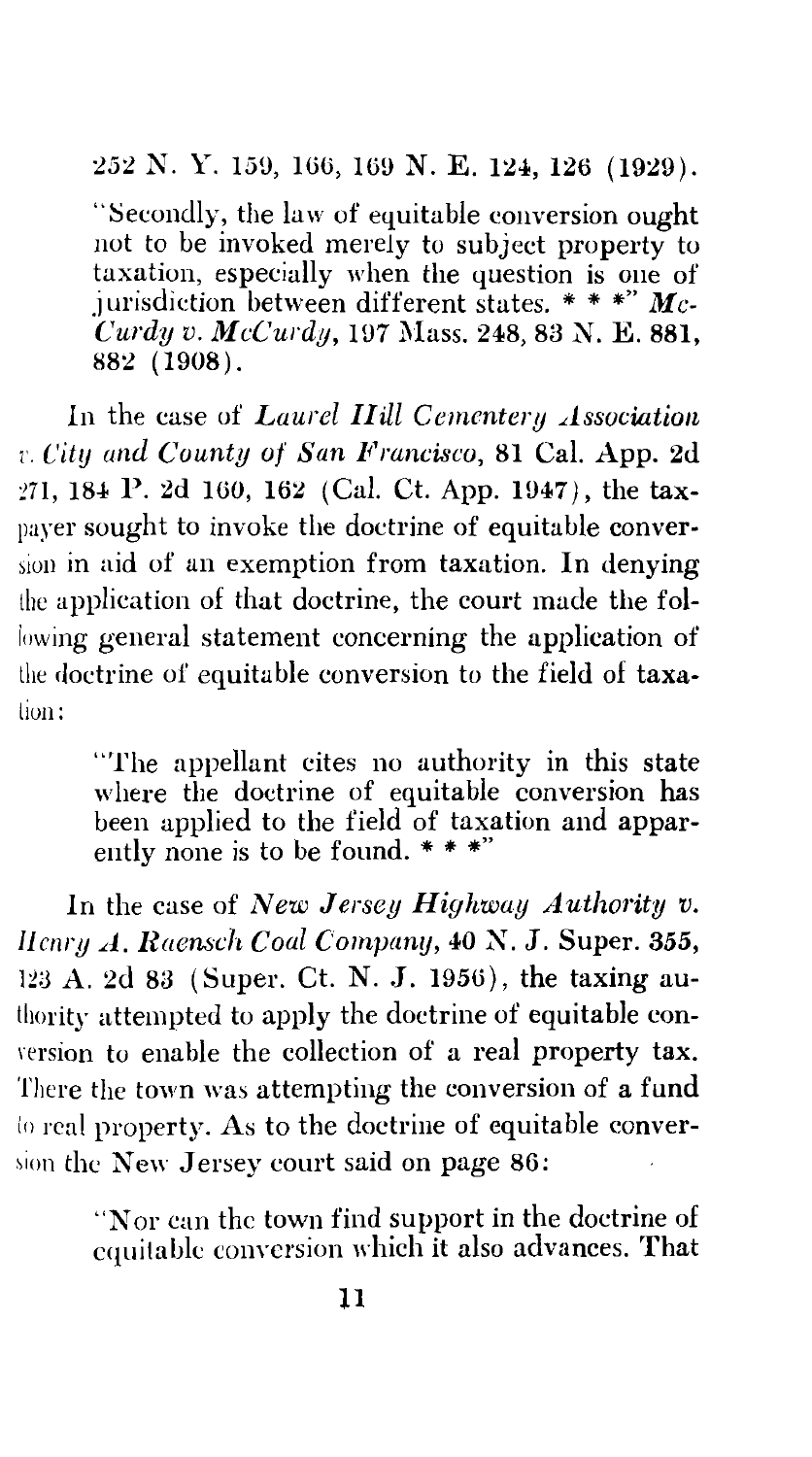concept was devised to assure justice between the parties to a real property transaction. It is a fiction of law and, as such, cannot be extended beyond the special purposes wluch it was created to serve. It does not transmute a fund into real estate so as to subject the fund to taxation as real property. The land remains land and the fund remains personal insofar as subsequent local taxa- $\mathbf t$ ion is concerned."  $\mathbf r$ 

The most convincing case is *In re DeStuers' Estate,*  99 N.Y. S. 2d 739 (Surr. Ct. N.Y. 1950). In that case a non-resident alien owned an undivided interest in real property in the county where the lawsuit was commenced. Prior to his death he contracted to convey to his co-owner. After execution of the contract but prior to closing, the vendor died. Now York tax law imposed a death tax (transfer of estate) upon real property of a non-resident within the state. The respondent or representative of the decedent's estate urged the application of the doctrine of equitable conversion to show only personal property in New York at the time of death. This doctrine was accepted by the trial court but rejected upon appeal.

In a very thoughtful opinion the court compares the fiction of the doctrine of equitable conversion with the actual rights and privileges associated with ownership. On page 743, the court says:

> "However, although a court of equity may thus treat a realty contract as already executed for certain purposes, it is clear that unless the rules of law based upon or growing out of an applica-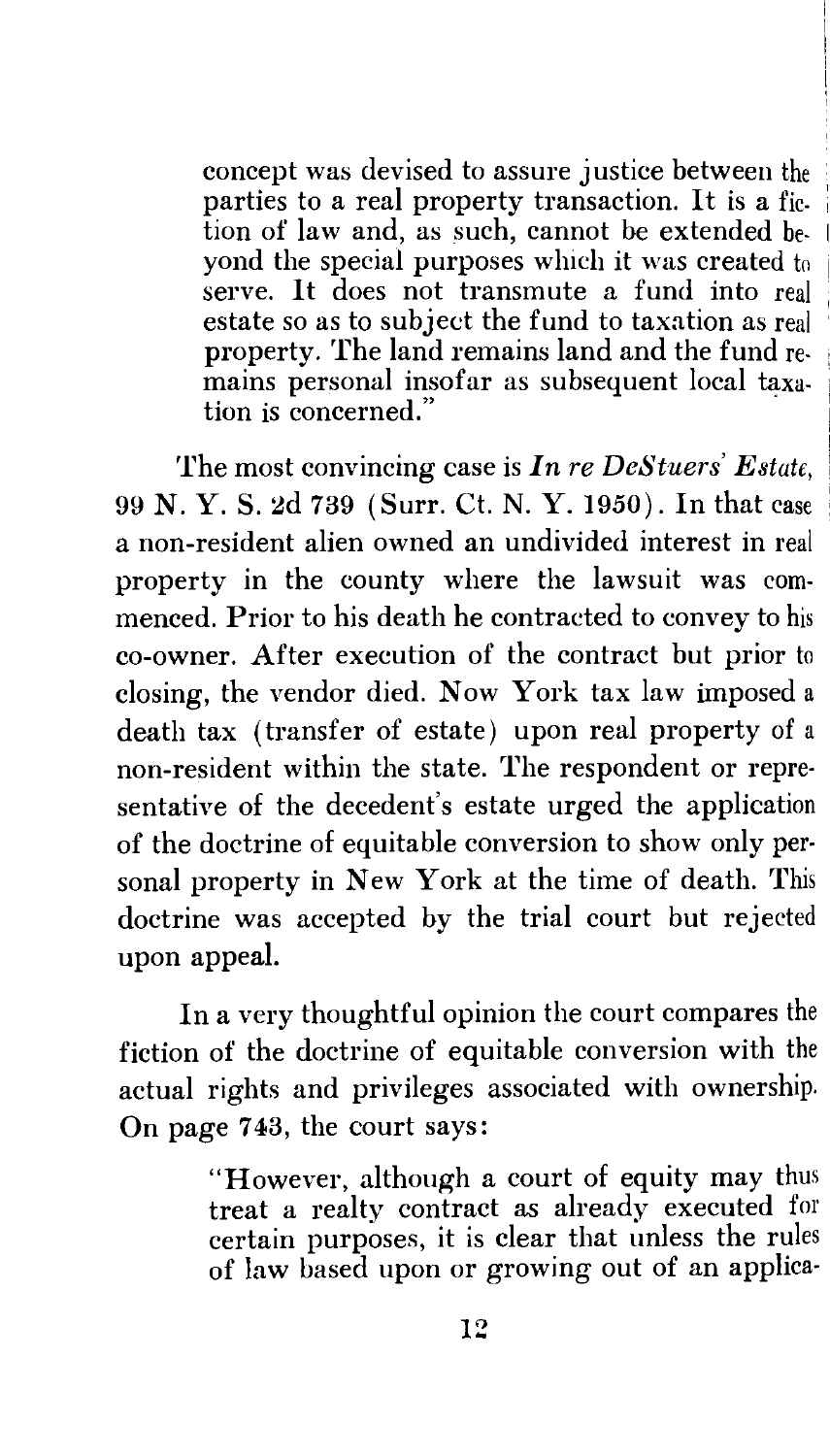tion of that doctrine have the combined effect of substantially terminating the interest of the vendor in the property prior to conveyance and of converting his interest into a mere chose in action for the purchase money, such vendor must be regarded as the owner of the property until such conveyance is made and his estate must be taxed therefor. As ownership consists of the aggregate rights and privileges which are possessed with respect to specific property, the determination as to whether the vendor remains the owner of the property prior to the conveyance depends upon the substantiality of his interest in the land after the execution of the contract."

The court then discusses and cites authority for various rights and privileges associated with the vendor's interest under a real estate contract. A list of the major rights held by the vendor and referred to in that decision here follows:

- 1. Full legal titie to the premises.
- 2. Vendor's lien.
- 3. Right to cancel the contract as a cloud on title after a default by vendee.
- 4. Right to hold property and sue for mere damages.
- 5. Vendor of an undivided fraction has right to partition the premises.
- *6.* Right to convey complete ownership of the land to a bona fide purchaser who receives the property without notice of the contract.
- 7. The interest of the vendor is subject to levy under a judgment procured against him, and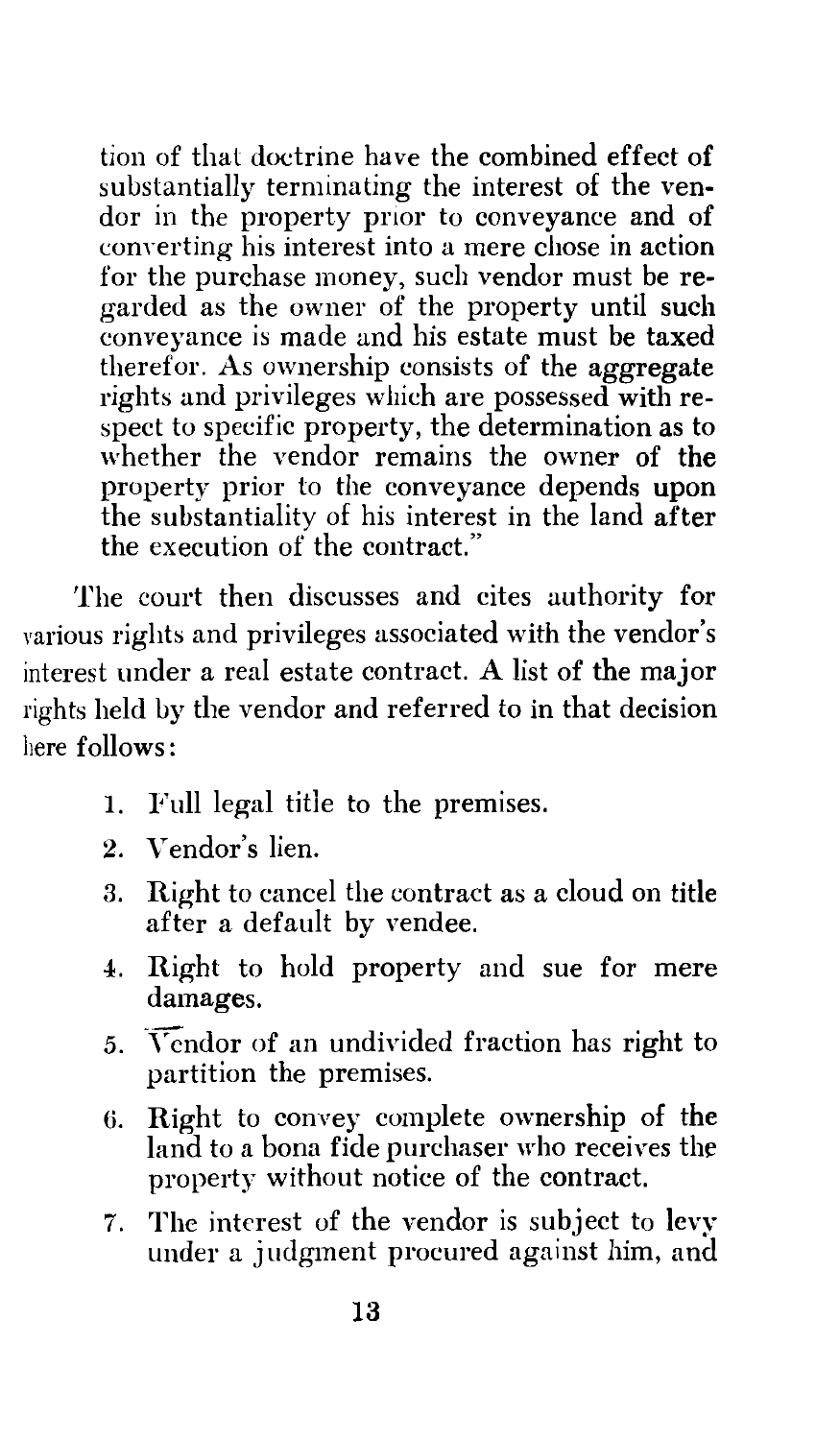the land may be sold upon execution, although the purchaser of the fee with notice of the contract takes subject thereto.

8. Vendor may maintain an action for waste against the vendee in possession.

In finally rejecting the doctrine of equitable con· version, the court quotes from an earlier New York case as follows:

> "The doctrine of equitable conversion, in its application to a decedent's estate, concerns only those who have come into relations of contract or privity with decedent or his estate. The fiction of conversion adjusts rights and imposes equities, but it cannot change facts and work inequity. In adopting it the law makes believe that the things which have arranged to be done have been done, but this amiable pretense must be confined by the impulses which inspire it to the persons in privity with the transaction. There is no equitable need for an extension to others. Strangers have nothing to do with the reason for its being and nothing to do with its operation. In the best defined case of equitable conversion the legal owner of the lands retains as to persons not in equitable relation to himself all the rights and duties which belong to his seisin."

In the instant case the State Tax Commission of Utah contends that the vendors, Edna May \Villson and R. H. Willson, deceased, have no legal interest in the real estate. The State Tax Commission of Utah goes so far as to assert that the appellant does not claim any legal interest to the real estate against the purchaser  $(R. 89)$ .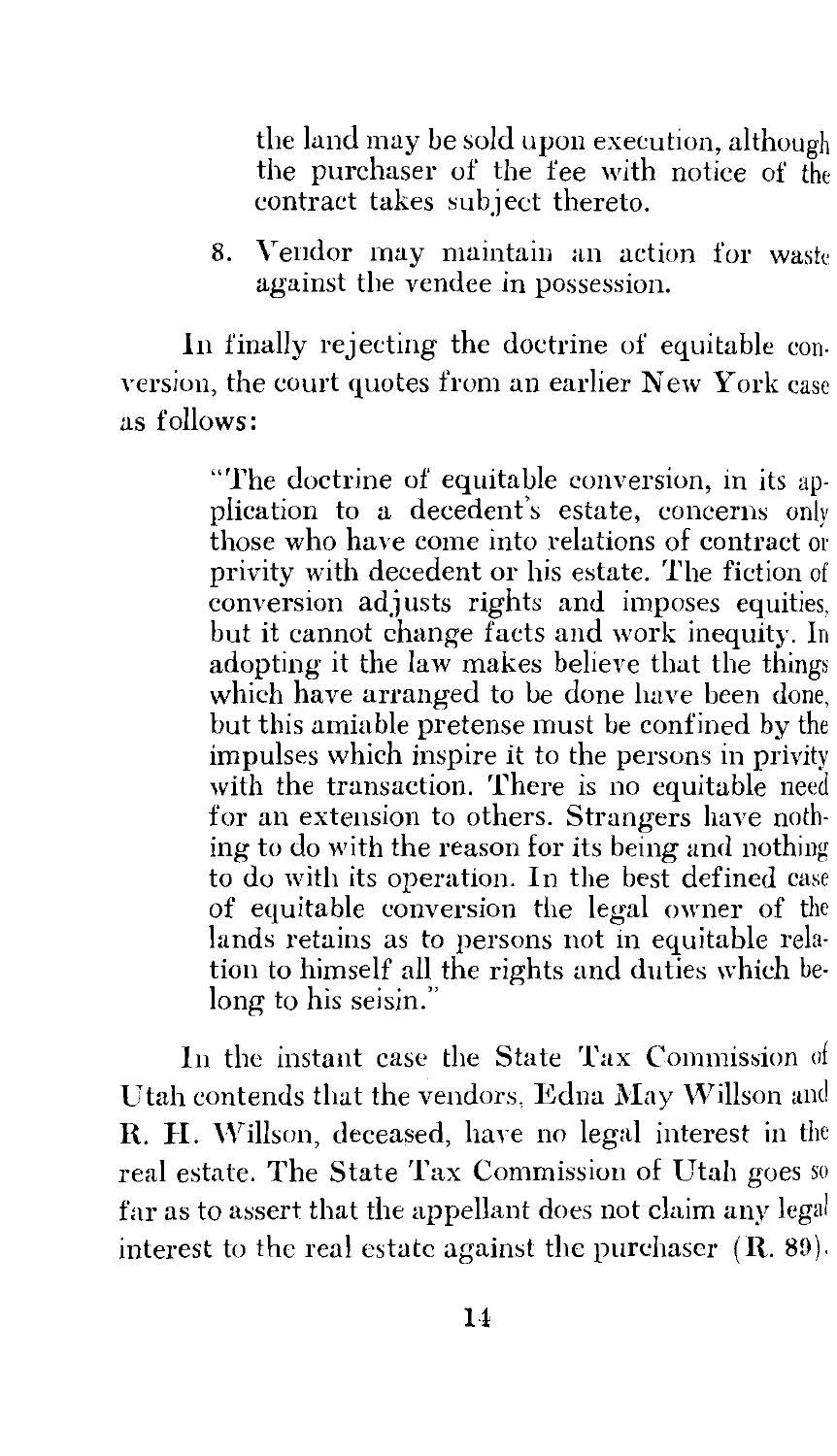This concept of property asserted by the State Tax Commission is without support. The appellant in this case, in both her individual capacity and the capacity of executrix, most certainly does claim an interest in the  $_{real}$  property. The estate of Raymond H. Willson, deceased, and the appellant in her individual capacity hold full legal title to the premises as stated in the *DeStuers*  case. The vendees under the real estate contract have an equitable interest to the extent of the payments made; however, the vendors retain full legal title. Furthermore, the vendors in this case did retain, and do claim, those other rights and privileges enumerated in the *DeStuers*  case. It is significant to note that no deeds were placed in escrow, nor any deeds executed at the time of the signing of the agreement  $(R. 69$  and  $102)$ . It was contemplated by the parties that such documents would be executed and delivered at the time of the periodic releases (R. 69 and 102). In this case the vendors merely signed an un-recorded real estate contract as sellers of their respective common and undivided interests (R. 101).

The reasoning of the *DeStners* case was earlier adopted in *In re Paul's Estate,* 303 Pa. 330, 154 Atl. 5013 ( 1!)31), *cert. denied,* 284 U. S. 630 ( 1931). In that case, the decedent was a resident of Pennsylvania and had died owning real property in New Jersey and Missouri. During his lifetime the decedent had entered into written contracts for the sale of the New Jersey and )lissouri lands. As in this case, the decedent had not executed deeds. The question posed was whether the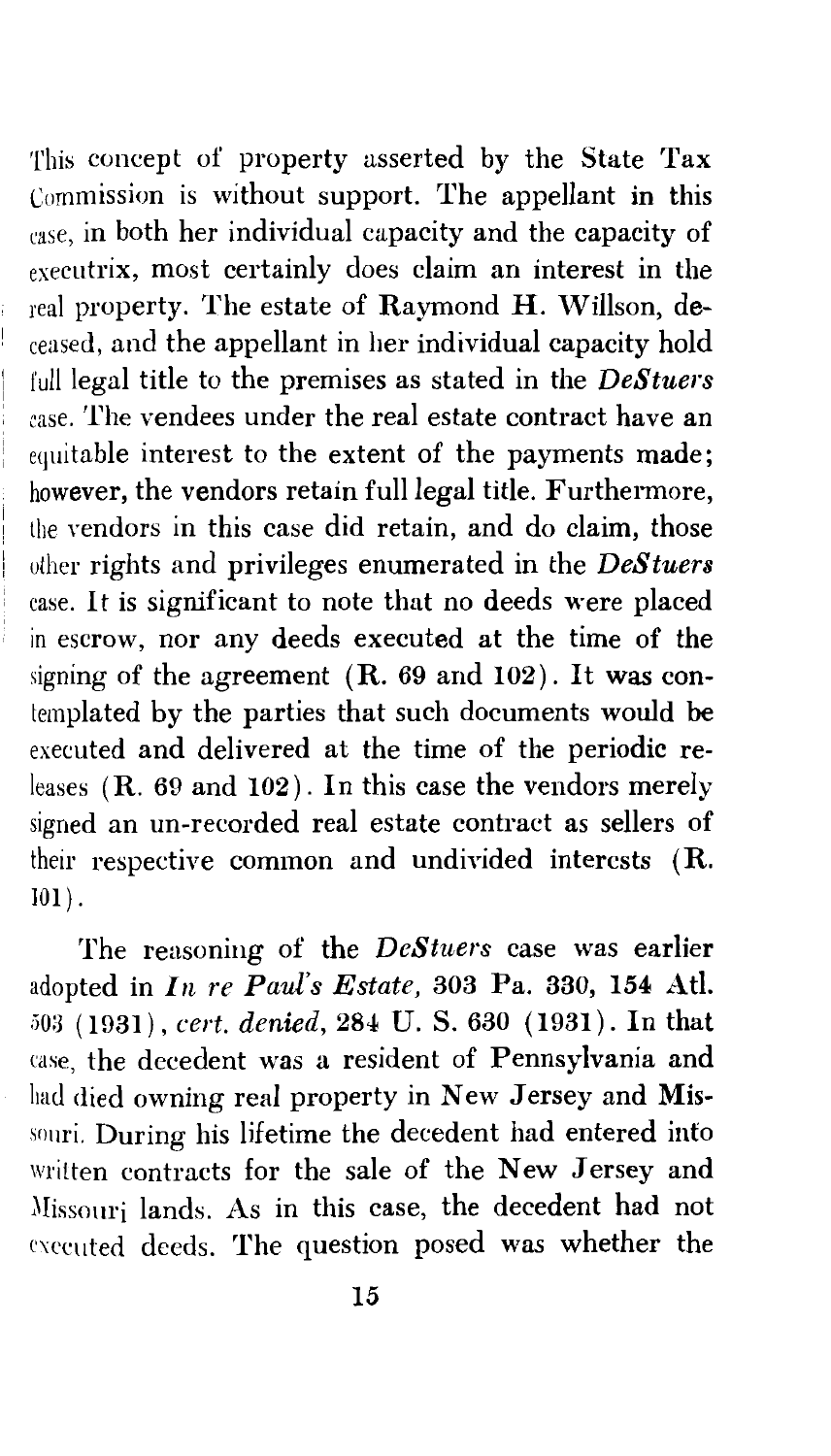doctrine of equitable conversion would apply to subject the property to a transfer inheritance tax in the State of Pennsylvania. The Pennsylvania Supreme Court denied the application of the doctrine of equitable conversion and gave as its reason for so doing that the fee in the land was still in the vendor. This reasoning is explained in detail in the report found at 78 A.L.R. 779, 782:

> "\* \* \* While an agreement for sale of land, which contains a promise to pay the purchase price agreed upon, is in one sense a chose in action it differs in essential respects from the ordinary chose. Aside from the agreement to sell, no such liability ever did exist. Its basic purpose, as a writing, is to fix the rights of the vendor and the vendee in the land; liability for the purchase price is but secondary and contingent. The fee in the land is still in the vendor, and it is the fee which is to be transferred upon payment of the balance of the purchase price. In case of default, neither the vendor nor those standing in his shoes are com· pelled to sue for that balance in order to be re· compensed; they may elect to retain the land. In that event, though the written agreement is still in their possession, there would be no transfer of either land or chose in action, and hence there would be no transfer 'by will or by the intestate laws,' and the act of 1919 would have no relation to the situation then existing. The uncertainty re· ferred to is conclusive, for to doubt the existence of an intention to impose a tax is to conclusive!) determine that it does not exist."

The question involved in this case, whether the doc trine of equitable conversion should be indiscriminate!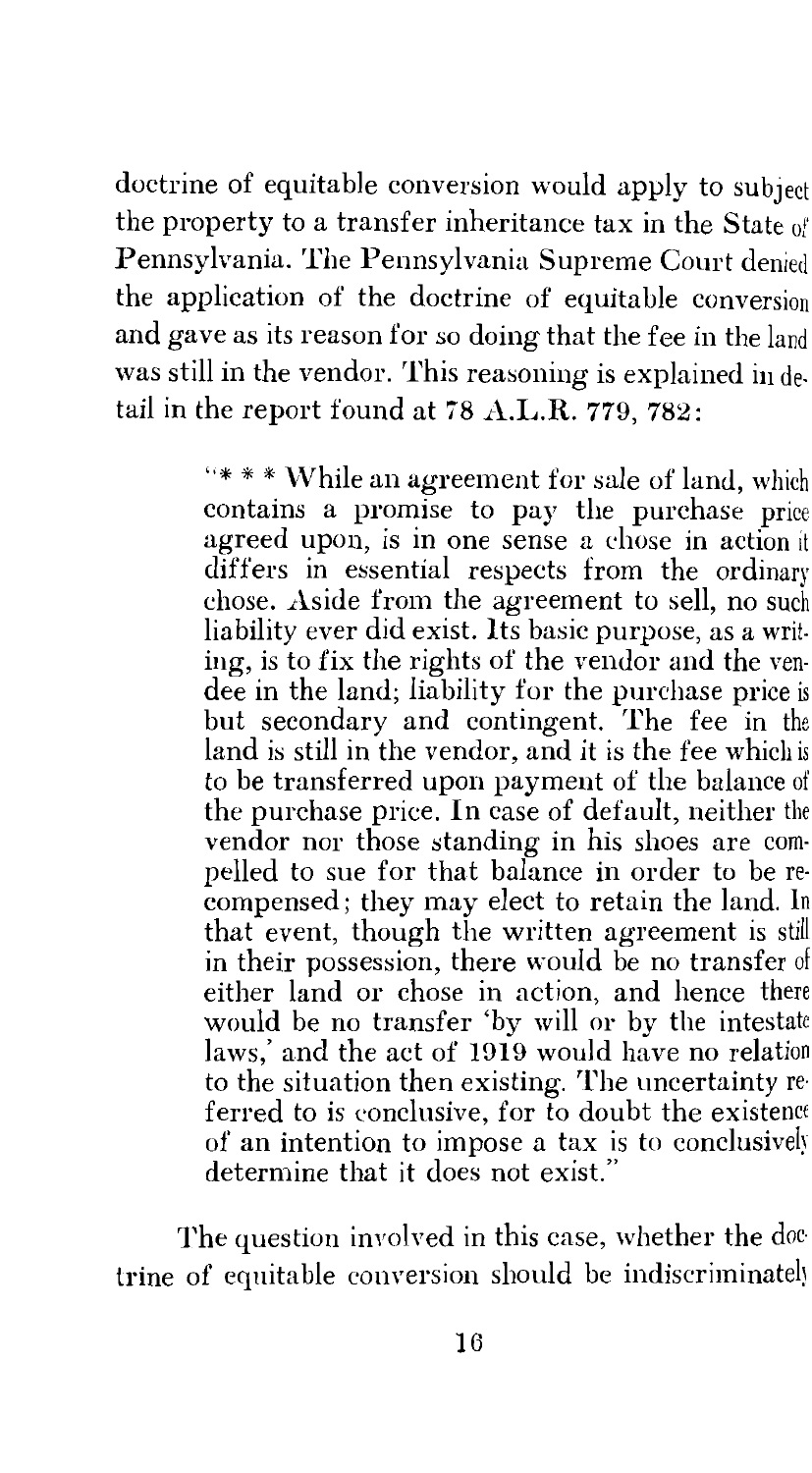applied, has significance far beyond the facts of this case. If the doctrine of equitable conversion is applied in this case, the chances of its being applied in other cases will be enhanced. Consequently, a review should be made of other cases or factual situations where the doctrine of equitable com·ersion has been asserted. The results obtained under other factual situations should be studied before the decision in this matter.

The first factual situation will be referred to as a hypothetical. Suppose that husband *A* and wife *A* sell Black-acre, worth \$100,000.00, to husband B and wife B for a down payment of \$10,000.00. Suppose next that husband *A* and husband B both die immediately after the down payment on the real estate contract. Since husband B has a paid in equity of only \$10,000.00, husband B's widow will be entitled to a statutory dower interest *!* only to the extent of one-third of \$10,000.00, and this is the actual position of the Tax Commission. If the doctrine of equitable conversion is applied as requested by the State Tax Commission of Utah, wife *A* will receive no statutory dower interest in the balance. This result is grossly inequitable since only  $10\%$  of the real property is being subjected to a widow's statutory dower right.

Another factual situation would be similar to that presented in *In re Paul's Estate,* cited *supra.* Presenting the factual situation by way of hypothetical, let us as sume that a Wyoming resident owned real property in l'tah and that, prior to his death, he contracted to sell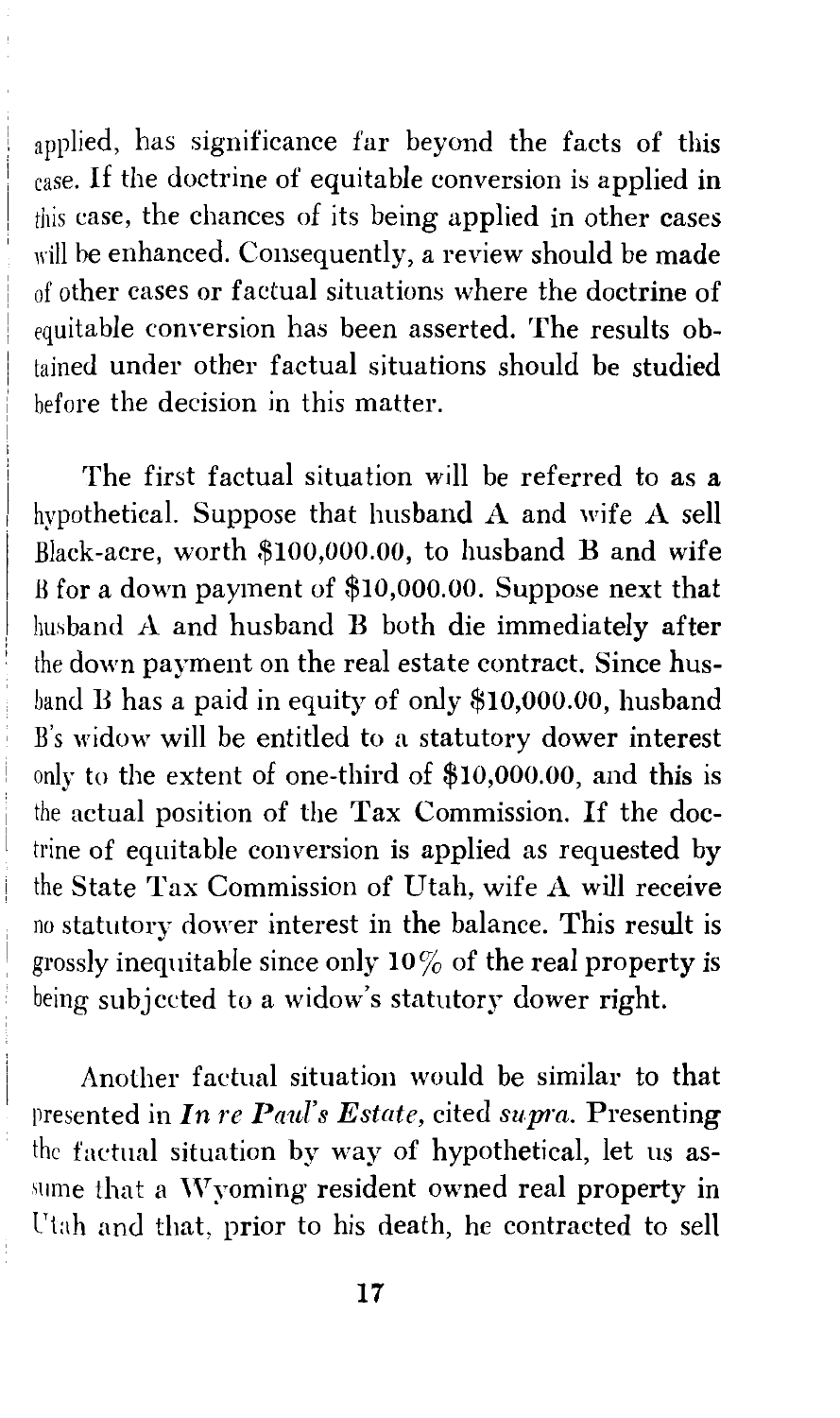that property. Assume further that the monthly pay. ments on the real estate contract were being made di. rectly to the seller in Wyoming and that no deed had been executed. The question as presented in *Paul's Estate* would be identical to the question posed by the hypothetical if the State of Wyoming attempted to levy an inheritance tax upon the real property, claiming that it had been converted to an intangible and was therefore subject to Wyoming inheritance tax in the state of the decedent's domicile. Since no deed had been executed and since the Utah real property was still held in the name of the Wyoming resident, an ancillary probate proceeding would be required in Utah. The question then arises as to whether Utah would recognize the real prop· crty as having been converted to an intangible and would therefore defer the levying of an inheritance tax. It is submitted that the reasonable and just result would be obtained only by subjecting the real property to taxation only in Utah. This result could be obtained only be de· clining to apply the doctrine of equitable conversion.

The Pennsylvania Supreme Court in *Paul's Estate*  refused to apply the doctrine of equitable conversion and refused to subject real property in the foreign jurisdiction to inheritance tax on the theory that it had been con· Yerted to personal property. In so holding, the court made the following statement as found in 78 A.L.R. 779, 782:

> "We may say in the instant case that it would be unfortunate, perhaps amazing, that part of the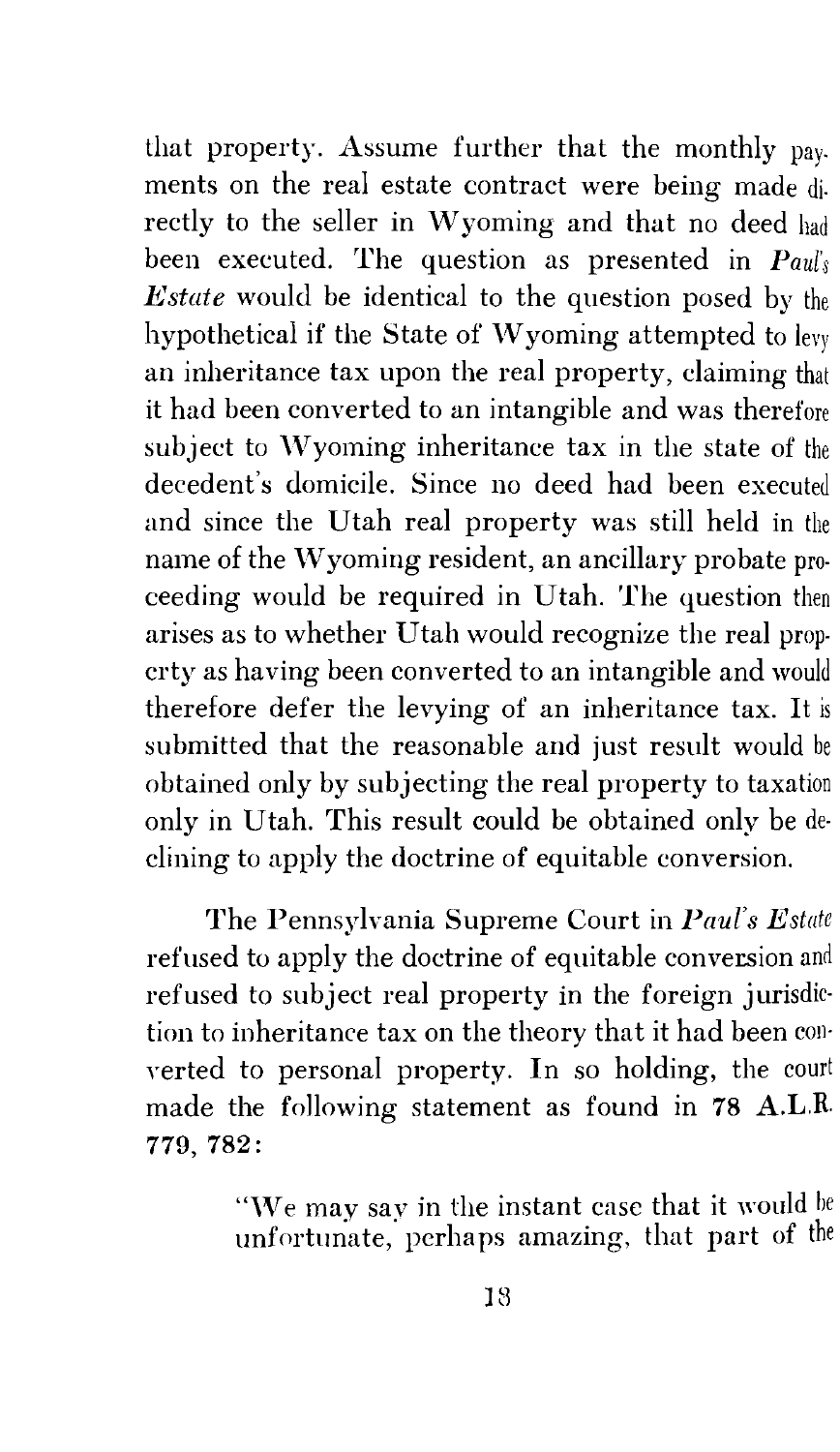purchase money representing the value of, and arising out of, lands located in other states of which the decedent died seised, may be taxed in this state, when the lands themselves may not be, under the fiction that the lands have been converted into money; or that the money which the lands will ultimately produce can be, because a writing, intended eventually to bring about their conveyance, may be called a chose in action, when the same money, representing part of the value of the land, may be taxed in the other state.  $*$ 

The applicability of the doctrine of equitable conversion in determining jurisdiction in payment of succession taxes is also explained in 42 Am. Jur. 2d, *Inheritance*. *etc. 'l'axes,* Section 173. That section recognizes the weight of authority to be against the application of the doctrine of equitable conversion.

> "While there is some authority to the effect that the state of the testator's domicile may assess a succession tax upon the value of the real estate located in another state, which by the will is converted into personalty for the purposes of distribution, the cases have generally denied the applicability of the doctrine of equitable conversion for such purposes. Indeed, it has been said that the courts have practically, if not entirely, abandoned the fiction of equitable conversion by the will of the deceased, of real property situated in another state, insofar as the imposition of a succession tax is concerned and instead look to the character of the property at the time of testator's  $death.$  \* \* \*"

Another factual situation where the doctrine of equitable conversion has been asserted is represented by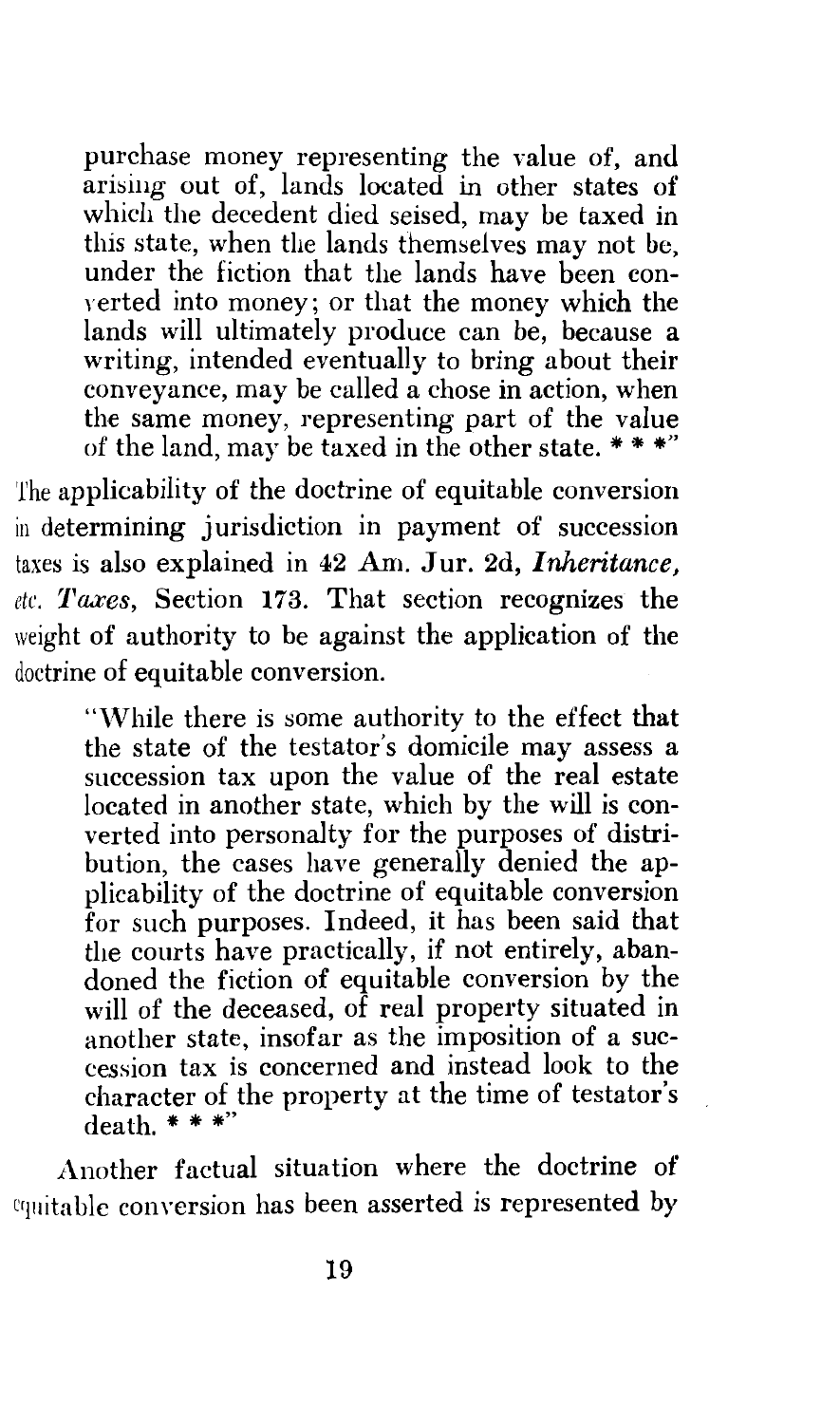the case of *Pirst Security Bank of Idaho, National Asso. ciation v. Rogers,* 429 P.2d 386 (Idaho 1967). In that case defendant Rogers entered into a contract for sale of real property in December of 1959. Payments were made by the purchaser to the escrow holder. In January of 1962 Nez Perze Roller Mills obtained a judgment against Rogers, which was filed in the appropriate county and became a lien on all real property owned by Rogers. Subsequently, Fireman's Fund Insurance Company and Credit Adjustment Agency obtained judgments against Rogers. These latter two judgment creditors then levied writs of garnishment against the escrow holder. The question then arose as to the priority of liens. Fireman's Fund Insurance Company and Credit Adjustment Bureau contended that the doctrine of equitable conversion applied so that, after the execution of the real estate contract, Roger's interest in the property was transformed from an interest in realty to an interest in personalty to which the judgment lien could not attach. Nez Perze Roller Mills contended that the doctrine of equitable conversion was inapplicable and that its judgment was a lien upon the interest of Rogers in the real property. Nez Perze Roller Mills did not contend that its lien was superior to the purchaser's but recognized its lien to be limited to the extent of the seller's interest. In holding that the lien of Nez Perze Roller Mills had priority and that the doctrine of equitable conversion did not apply, the Idaho Supreme Court made the following statement on page 389: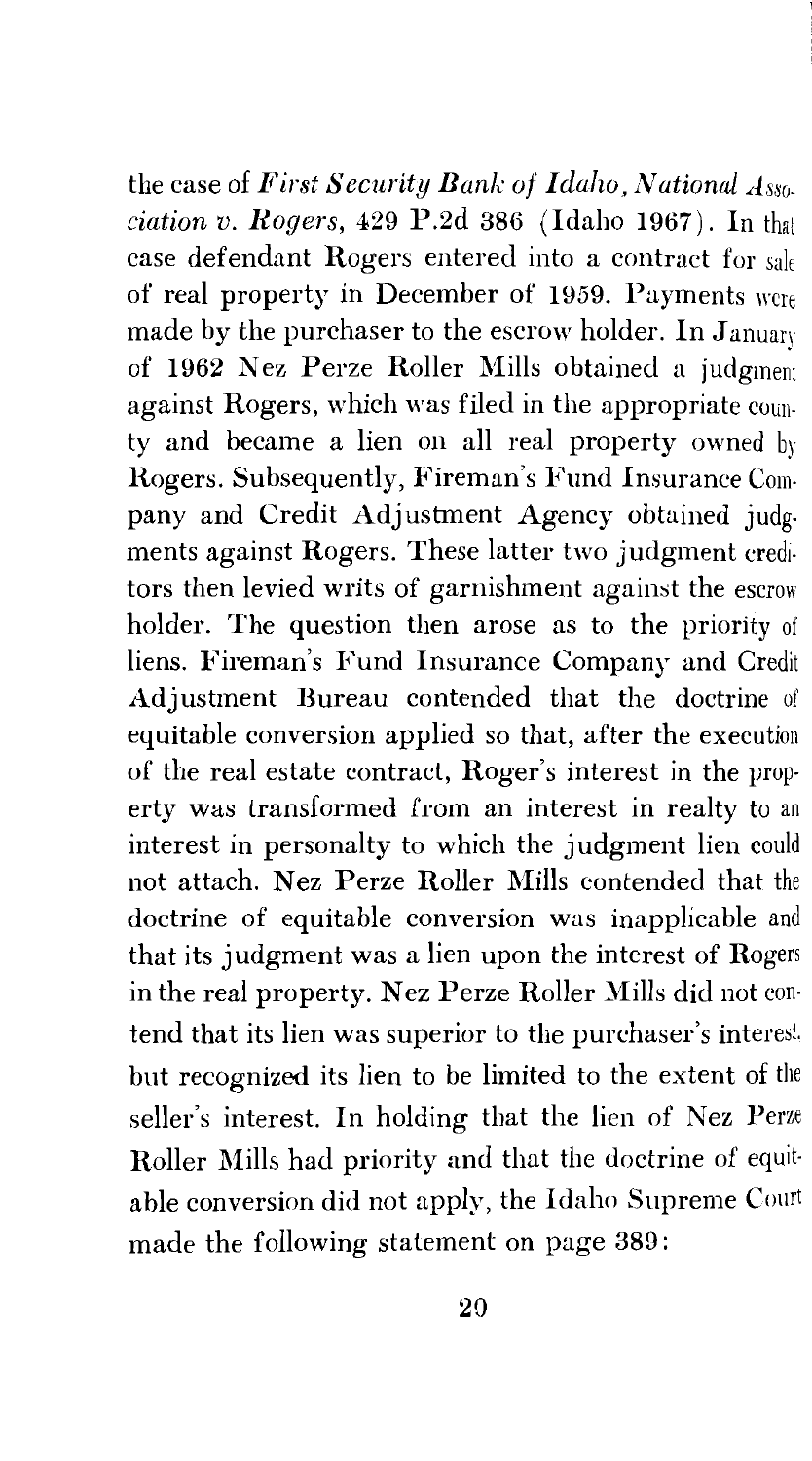"The doctrine of equitable conversion generally does not apply to the facts of the instant case. The majority rule is that a judgment lien against the vendor after the making of a contract or sale, but prior to making and delivery of the deed, extends to all of the vendors interest remaining in the land and binds the land to the extent of the unpaid purchase price. (citing authority)"

The doctrine of equitable conversion was also unsuccessfully asserted in the case of *First National Bank uf Highland Park v. Boston Insurance Company,* 17 Ill. 2d 147, 160 N. E. 2d 802 (1959). In that case the defendant insurance company was the insurer of certain improved real property under contracts aggregating 750.00. A clause in the insurance contract limited roverage to the "interest of insured." Subsequently, the insured entered into a real estate contract to sell for  $$19,000.00$ , and the sum of  $$3,000.00$  was paid at execution in May of 1952. The remainder of  $$16,000.00$  was tu be paid at closing in November of 1952. The building was totally destroyed by fire on September 25, 1952. The buyer had not taken possession but had started to redecorate. The real estate contract called for its voidance in case of destruction by fire. The insurer was willing to pay only \$16,000.00 as the total interest of the insured. The insurer's argument was said to rest in part on the doctrine of equitable conversion. The Illinois Supreme Court held the doctrine of equitable conversion to be inapplicable in that the contract between the vendor and rendee was not a proper measure of value. As to the doc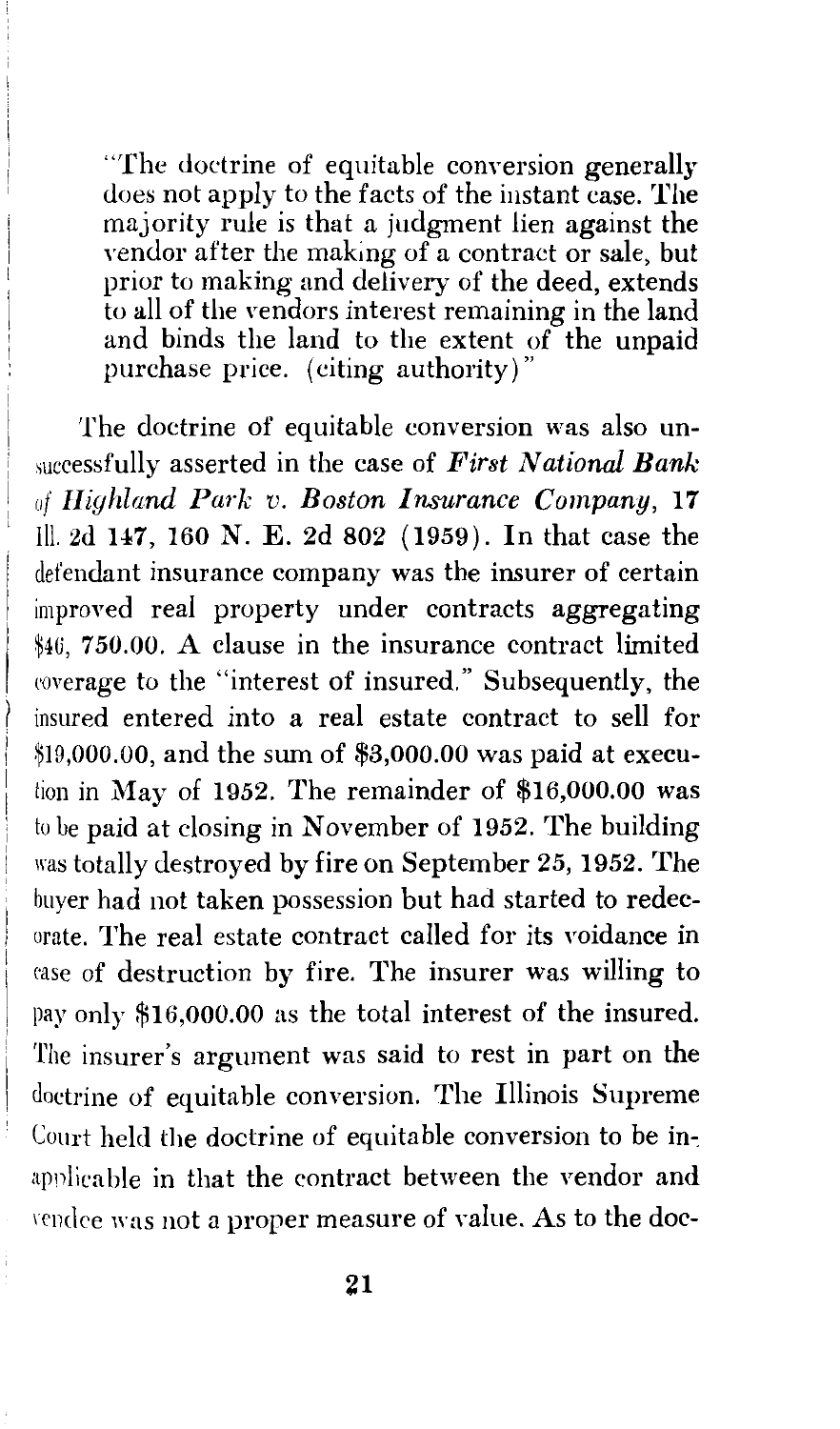trine of equitable conversion, the court stated on  $pa_{PP}$ 804: In the set of the set of the set of the set of the set of the set of the set of the set of the set of the set of the set of the set of the set of the set of the set of the set of the set of the set of the set of the s

> "As we see it there are several difficulties with the position of the insurers. In the first place,  $\frac{1}{k}$ transplants the doctrine of equitable conversion into an area where it does not belong. That doctrine was evolved in order to carry out the intention of the parties to the contract. To that end it acts upon the rights of the parties to the contract and those who claim under them. But it has frequently been held and stated that it should have no effect upon the rights of others. Pomeroy states the limitation in these terms: 'The seems to be correctly formulated by saying that the effects extend only to those persons who claim or are entitled to the property under or through the instrument, or directly from or under the author of the instrument. Some of the cases defi- <sup>1</sup> nitely hold that a conversion takes place no fur- ' ther than is necessary for the purposes of the will or other instrument.' Pomeroy, Equity Jurisprudence, 5th Ed. Section 1166: \*\*\*

#### POINT III.

*A* WIFE'S SIGNATURE ON A REAL ESTATE CONTRACT AS SELLER OF REAL PROPERTY TO WHICH SHE IS THE OWN-ER OF AN UNDIVIDED ONE-HALF INTER EST AS TENANT IN COMMON IS NOT A RE-LINQUISHMENT TO THE STATE TAX COM· MISSION OF UTAH OF HER RIGHTS UN· DER SECTION 74-4-3, UTAH CODE ANNO· TATED, 1953.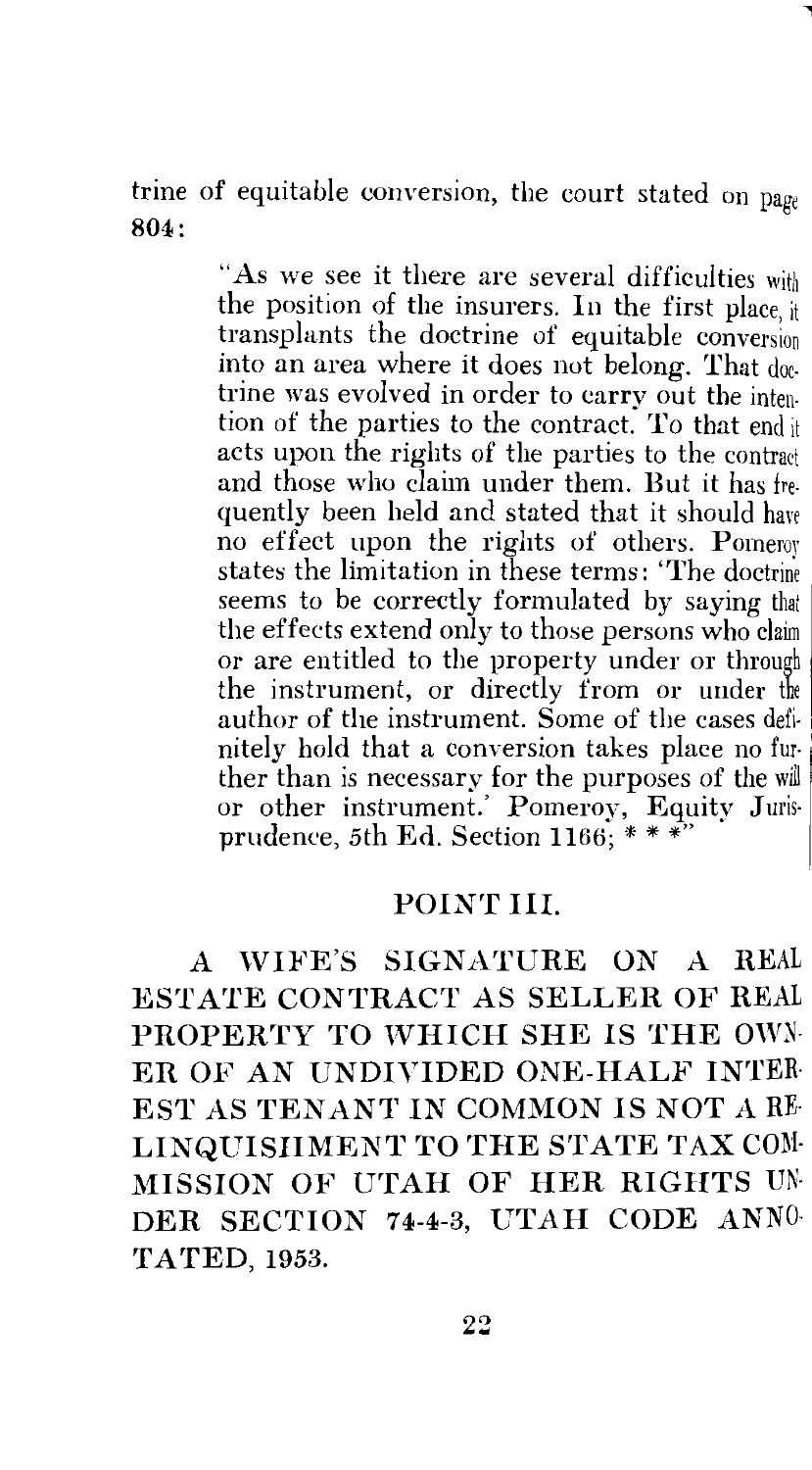Although the basis for the denial of the widow's statutory dower interest was expressed in the trial court's  $m$ emorandum decision ( $R. 102$ ) to be that the doctrine of equitable conversion applies, and although the denial Ly the State Tax Commission of Utah of the widow's statutory dower interest in the subject contract was similarly based upon an attorney general's opinion, dated April 12, 1970, to the effect that the doctrine of equitable conversion did apply, it is felt that a brief reference should be made to the possibility of a relinquishment of statutory dower by signing the subject contract. It should be noted that the widow was the owner of a onehalf undivided interest as tenant in common  $(R. 102)$ , and that the widow signed the agreement as a seller (R. 84, 101 and 103).

Only passing mention should be made to the effect that the law has held a strong preference for widow's statutory rights in the real estate of their departed husbands, and the law uniformly recognizes that relinquishment of such rights must be clear and unequivocal. This observation was noted in the case of *In re Madsen's Estate,* cited *supra.* 

Only in situations where a real estate contract has been coupled with an escrow agreement, where the wife has actually executed the deeds and placed them with the depository, is there an apparent split of authority as to whether her signature would constitute a relinquishment. ). · See 25 Am. J ur. 2d, *Dower and Courtesy,* Section 63. That section states that some cases take the view that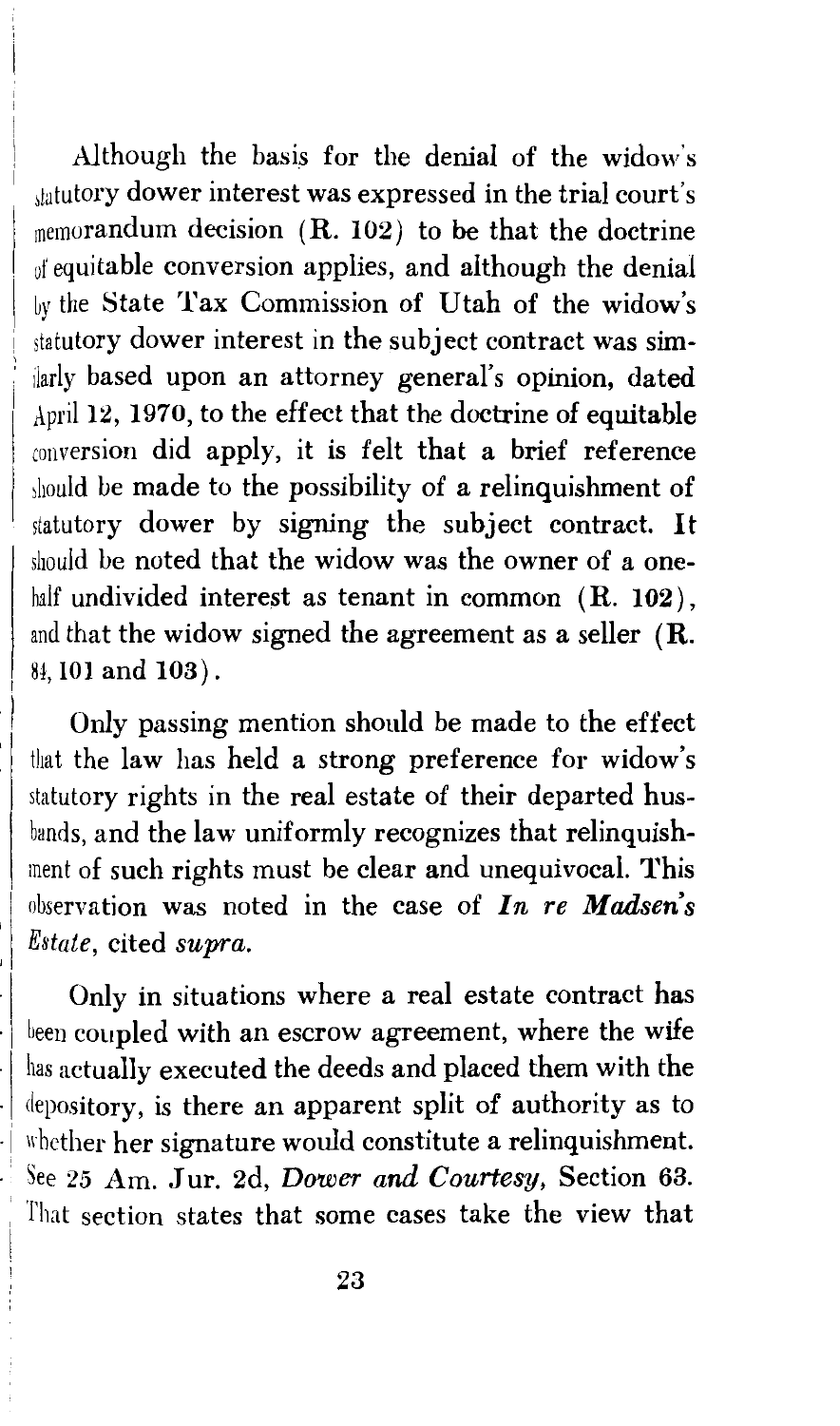final performance of the conditions relates back to the time of the deposit of the deed in escrow and cuts off the right of dower. However, it is also recognized that other cases do not apply this doctrine of relation back so as to cut off the right of dower. It should be noted that when this doctrine of relation back is applied, the rela. tion back is to the point of time when the deed is deposited in eserow. In this case no deed was ever executed (R.  $102$ ), and no escrow was established (R. 102). In this case it was contemplated by the parties to the agreement that deeds would be executed and delivered periodically upon receipt of the installment payments (R. 102). It is true that the vendors, including the widow, signed an agreement to transfer their interests by warranty deed upon certain conditions. However, at the time of decedent's death, all of the right, title and interest of the vendors had not been deeded to the vendees. In fact, the vendors still held full *legal* title, subject to certain rights in the vendees.

It must further be recognized that any release of dower will operate only in favor of those persons privy to the instrument. The law in this respect is similar to that previously explained in connection with the doctrine of equitable conversion, and is explained in 28 C.J.S., *Dower,* Section 65 (a). This release of dower has been said to be based upon principles of estoppel, and it was so stated in the *Madsen* case. The limits of this estoppel by deed are stated in 25 Am. J ur. 2d, *Dower and Courtesy,* Section 133 :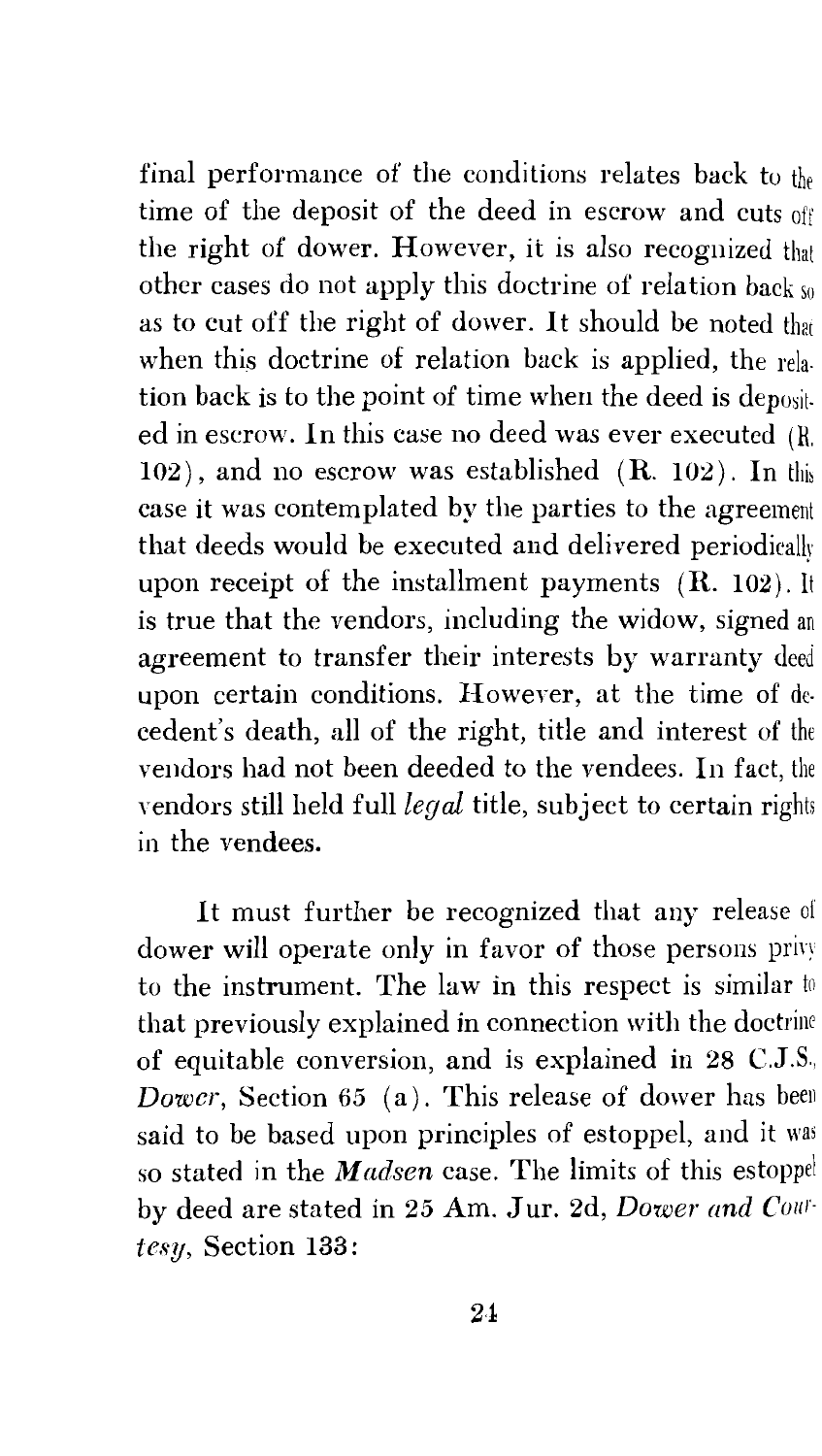"In accordance with the general rule the estoppel must be mutual, the wife's release of dower in connection with the husband's deed creates an estoppel only as to persons privy to the instrument; and a grantee who procures that deed to be set aside for fraudulent cannot claim the benefit of estoppel. Also, if the conveyance is later set aside as in fraud or creditors, she is not estopped from asserting her right against the creditors."

The case of *In re Madsen's Estate*, cited *supra*, upon which the Tax Commission relies, gives recognition to this requirement of privity, on page 604, by stating that "there definitely is a privity of contract between )ladsonia Realty Company and the Petersons \*\*\*."In its facts the *Madsen* case is totally different from the case here presented. In that case the contention that the widow's signing had effected a release of statutory dower was, unlike the State Tax Commission of Utah, claiming through the instrument. The *Madsen* case involved the possibility of double payment by the purchaser or unjust enrichment of the widow had not the release of statutory dower been found. The widow in the *Madsen* case was claiming a portion of the property or a portion of the proceeds even after full payment had actually been made to the husband and after the widow had received benefit from the payments. Under the circumstances, this court properly held the wife to be estopped from claiming a statutory dower interest.